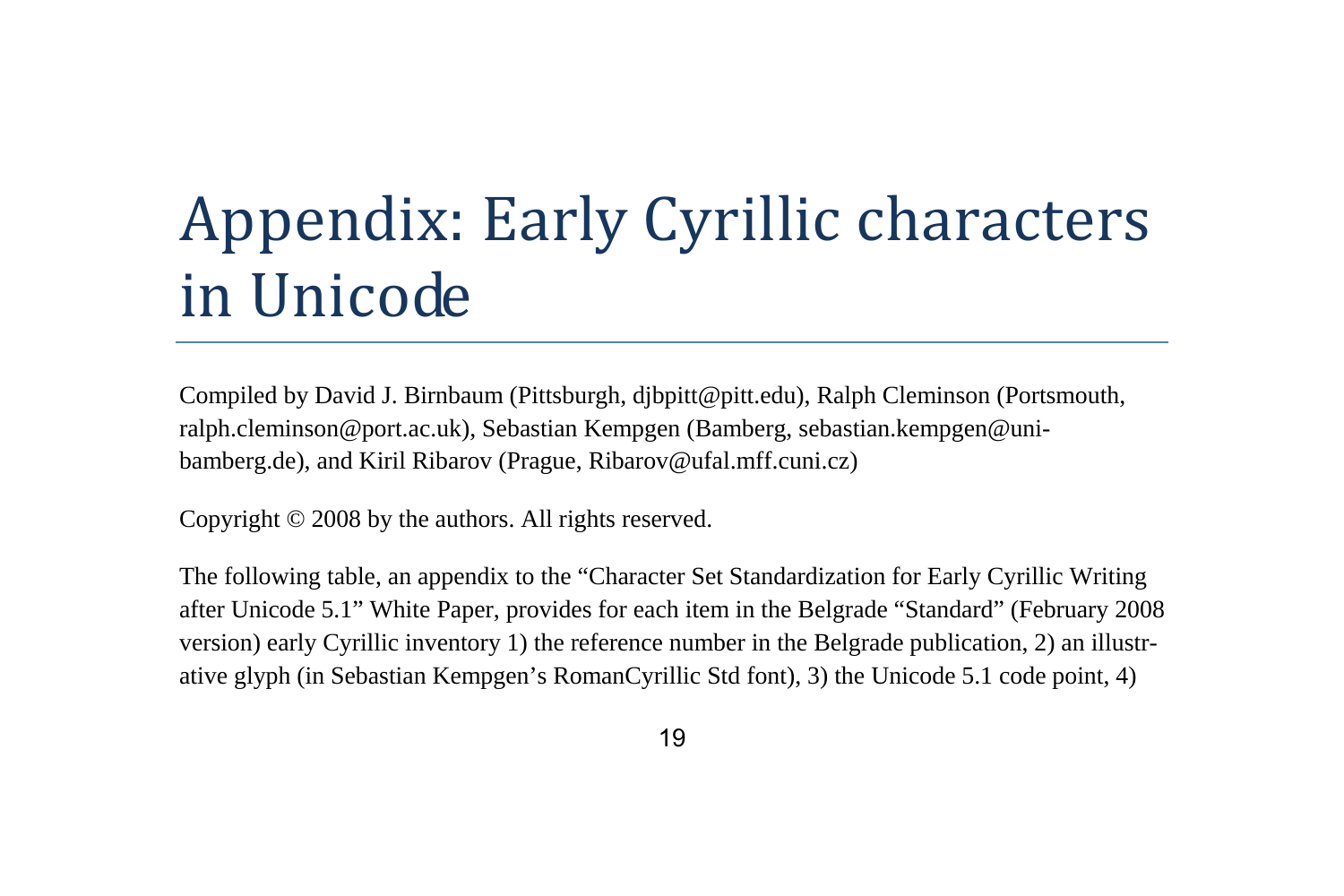the Unicode name, and 5) supplementary notes, where needed. The Belgrade Standard is available at http://www.sanu.ac.yu/Cirilica/Prilozi/Standard.pdf and official Unicode code charts are available at http://www.unicode.org.

#### Alphabetic characters

| Belgrade | Glyph        | Unicode | Unicode Name                       | <b>Note</b> |
|----------|--------------|---------|------------------------------------|-------------|
|          |              | Code    |                                    |             |
|          |              | Point   |                                    |             |
| 1 UC     | A            | 0410    | CYRILLIC CAPITAL LETTER A          |             |
| 1 LC     | a            | 0430    | <b>CYRILLIC SMALL LETTER A</b>     |             |
| 2UC      | Б            | 0411    | <b>CYRILLIC CAPITAL LETTER BE</b>  |             |
| 2 LC     | $\sigma$     | 0431    | <b>CYRILLIC SMALL LETTER BE</b>    |             |
| 3UC      | B            | 0412    | <b>CYRILLIC CAPITAL LETTER VE</b>  |             |
| 3 LC     | <sub>R</sub> | 0432    | <b>CYRILLIC SMALL LETTER VE</b>    |             |
| 4 UC     | $\Gamma$     | 0413    | <b>CYRILLIC CAPITAL LETTER GHE</b> |             |
| 4 LC     | г            | 0433    | <b>CYRILLIC SMALL LETTER GHE</b>   |             |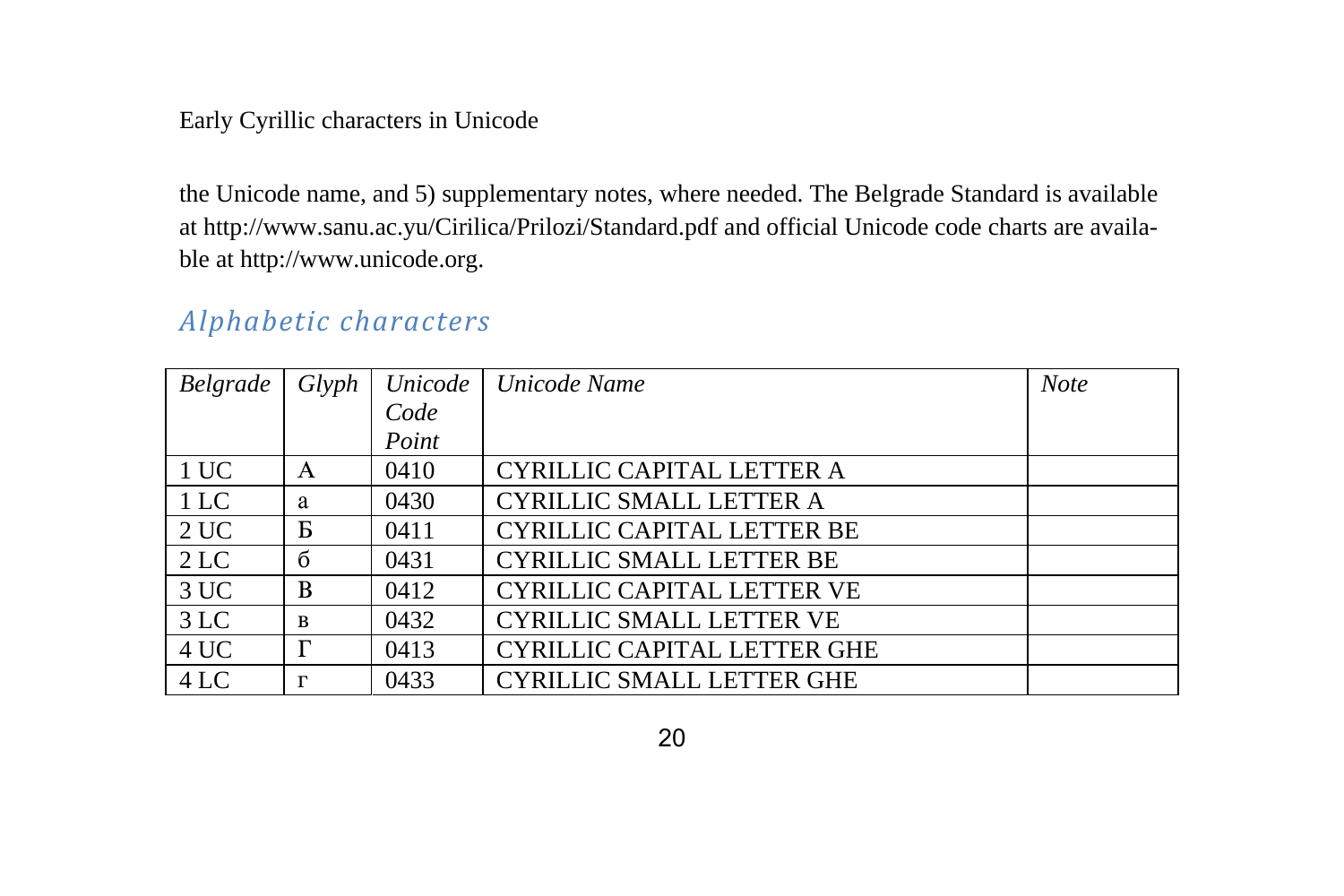| <b>Belgrade</b> | Glyph          | Unicode | Unicode Name                         | <b>Note</b> |
|-----------------|----------------|---------|--------------------------------------|-------------|
|                 |                | Code    |                                      |             |
|                 |                | Point   |                                      |             |
| 5 UC            | Д              | 0414    | CYRILLIC CAPITAL LETTER DE           |             |
| 5 <sub>LC</sub> | Д              | 0434    | <b>CYRILLIC SMALL LETTER DE</b>      |             |
| 6 UC            | Д              | A662    | CYRILLIC CAPITAL LETTER SOFT DE      |             |
| 6 <sub>LC</sub> | д              | A663    | <b>CYRILLIC SMALL LETTER SOFT DE</b> |             |
| 7 UC            | E              | 0415    | <b>CYRILLIC CAPITAL LETTER IE</b>    |             |
| 7 <sub>LC</sub> | e              | 0435    | <b>CYRILLIC SMALL LETTER IE</b>      |             |
| 8 UC            | €              | 0404    | CYRILLIC CAPITAL LETTER UKRAINIAN IE |             |
| 8 LC            | $\epsilon$     | 0454    | CYRILLIC SMALL LETTER UKRAINIAN IE   |             |
| none            | Э              | 042D    | <b>CYRILLIC CAPITAL LETTER E</b>     |             |
| none            | Э              | 044D    | <b>CYRILLIC SMALL LETTER E</b>       |             |
| 9UC             | Ж              | 0416    | <b>CYRILLIC CAPITAL LETTER ZHE</b>   |             |
| 9 <sub>LC</sub> | Ж              | 0436    | <b>CYRILLIC SMALL LETTER ZHE</b>     |             |
| 10 UC           | $\overline{z}$ | A642    | CYRILLIC CAPITAL LETTER DZELO        |             |
| $10$ LC         | z              | A643    | CYRILLIC SMALL LETTER DZELO          |             |
| 11 UC           | S              | 0405    | CYRILLIC CAPITAL LETTER DZE          |             |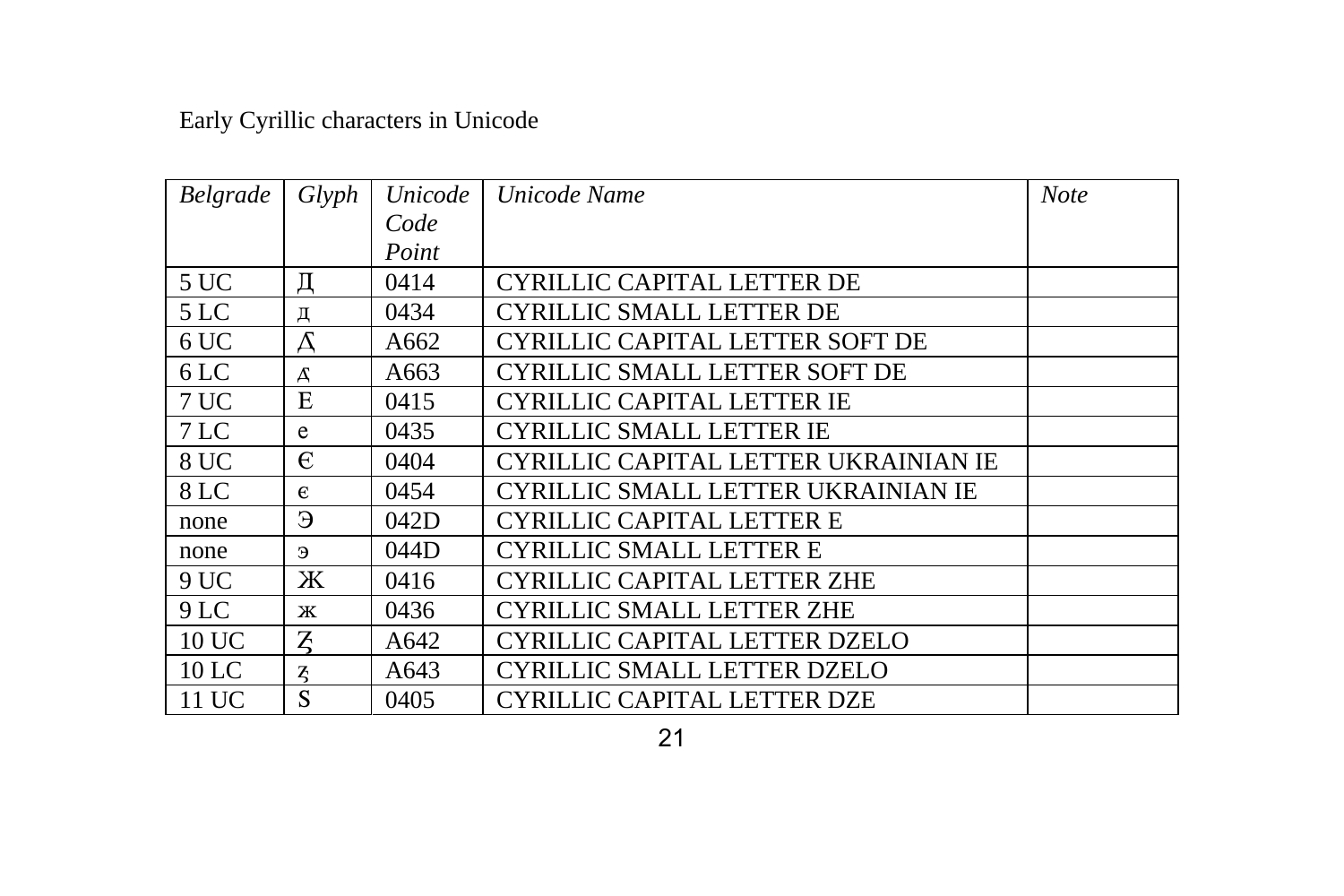| Belgrade | Glyph          | Unicode | Unicode Name                               | <b>Note</b> |
|----------|----------------|---------|--------------------------------------------|-------------|
|          |                | Code    |                                            |             |
|          |                | Point   |                                            |             |
| $11$ LC  | s              | 0455    | <b>CYRILLIC SMALL LETTER DZE</b>           |             |
| 12 UC    | <sub>2</sub>   | A644    | CYRILLIC CAPITAL LETTER REVERSED DZE       |             |
| $12$ LC  | $\overline{c}$ | A645    | CYRILLIC CAPITAL LETTER REVERSED DZE       |             |
| 13 UC    | Z              | A640    | CYRILLIC CAPITAL LETTER ZEMLYA             |             |
| 13 LC    | Z              | A641    | <b>CYRILLIC SMALL LETTER ZEMLYA</b>        |             |
| 14 UC    | З              | 0417    | <b>CYRILLIC CAPITAL LETTER ZE</b>          |             |
| $14$ LC  | 3              | 0437    | <b>CYRILLIC SMALL LETTER ZE</b>            |             |
| 15 UC    | И              | 0418    | CYRILLIC CAPITAL LETTER I                  |             |
| 15 LC    | И              | 0438    | <b>CYRILLIC SMALL LETTER I</b>             |             |
| 16 UC    |                | 0406    | <b>CYRILLIC CAPITAL LETTER BYELORUS-</b>   |             |
|          |                |         | <b>SIAN-UKRAINIAN I</b>                    |             |
| $16$ LC  | $\mathbf{i}$   | 0456    | <b>CYRILLIC SMALL LETTER BYELORUSSIAN-</b> |             |
|          |                |         | UKRAINIAN I                                |             |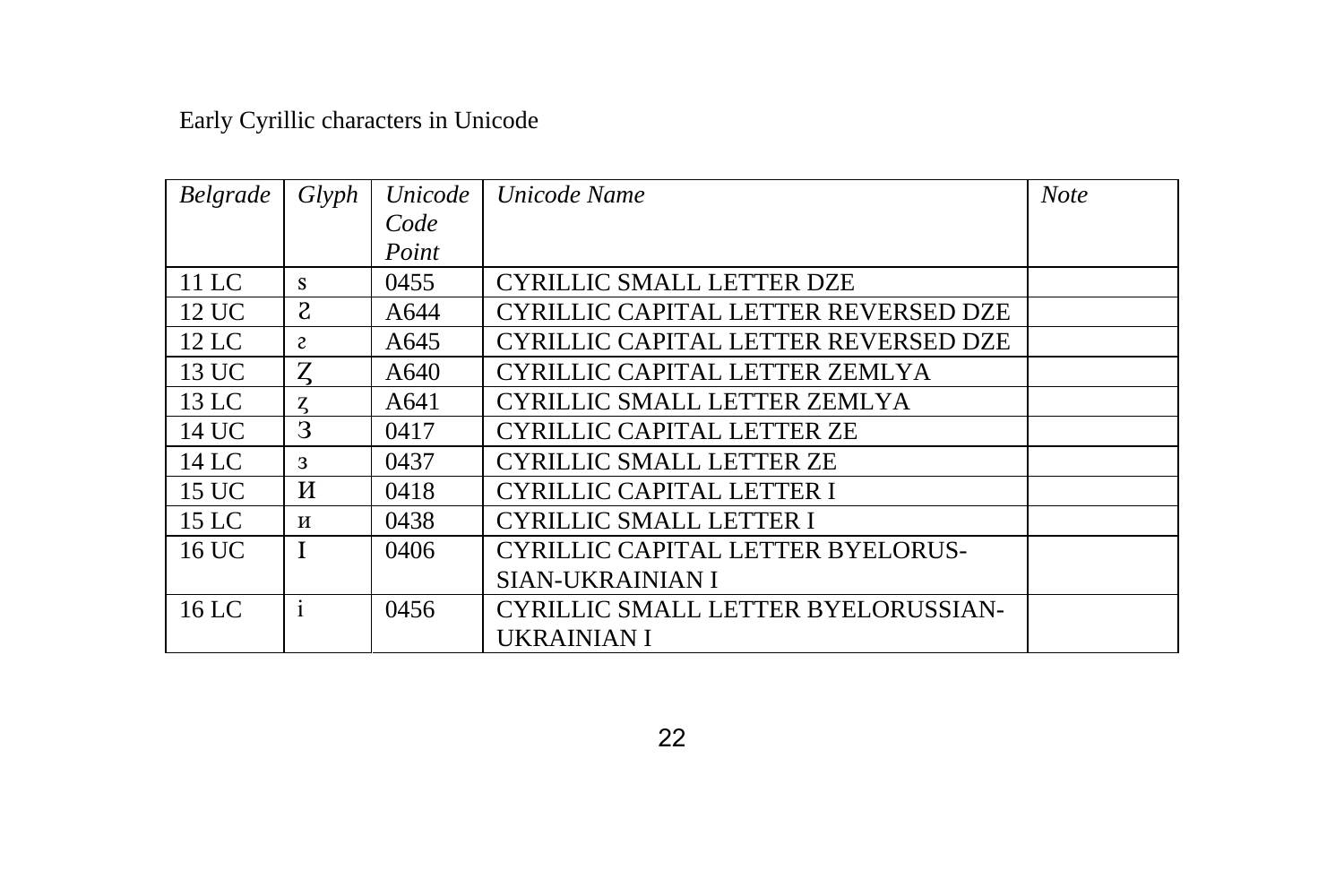| Belgrade | Glyph            | Unicode | Unicode Name                               | <b>Note</b> |
|----------|------------------|---------|--------------------------------------------|-------------|
|          |                  | Code    |                                            |             |
|          |                  | Point   |                                            |             |
| 17 UC    | $\mathbf{I}$     | 0406    | CYRILLIC CAPITAL LETTER BYELORUS-          | composite   |
|          |                  | 0307    | SIAN-UKRAINIAN I                           |             |
|          |                  |         | <b>COMBINING DOT ABOVE</b>                 |             |
| $17$ LC  | $\mathbf{i}$     | 0456    | <b>CYRILLIC SMALL LETTER BYELORUSSIAN-</b> | composite   |
|          |                  | 0307    | UKRAINIAN I                                |             |
|          |                  |         | <b>COMBINING DOT ABOVE</b>                 |             |
| 18 UC    |                  | 0407    | CYRILLIC CAPITAL LETTER YI (Ukrainian)     |             |
| 18 LC    | <br>$\mathbf{1}$ | 0457    | CYRILLIC SMALL LETTER YI (Ukrainian)       |             |
| 19 UC    | $\mathbf{I}$     | A646    | CYRILLIC CAPITAL LETTER IOTA               |             |
| 19 LC    |                  | A647    | <b>CYRILLIC SMALL LETTER IOTA</b>          |             |
| 20 UC    | Й                | 0419    | CYRILLIC CAPITAL LETTER SHORT I            |             |
| 20 LC    | й                | 0439    | <b>CYRILLIC SMALL LETTER SHORT I</b>       |             |
| 21 UC    |                  |         |                                            | glyphic     |
|          |                  |         |                                            | variant of  |
|          |                  |         |                                            | 22 UC       |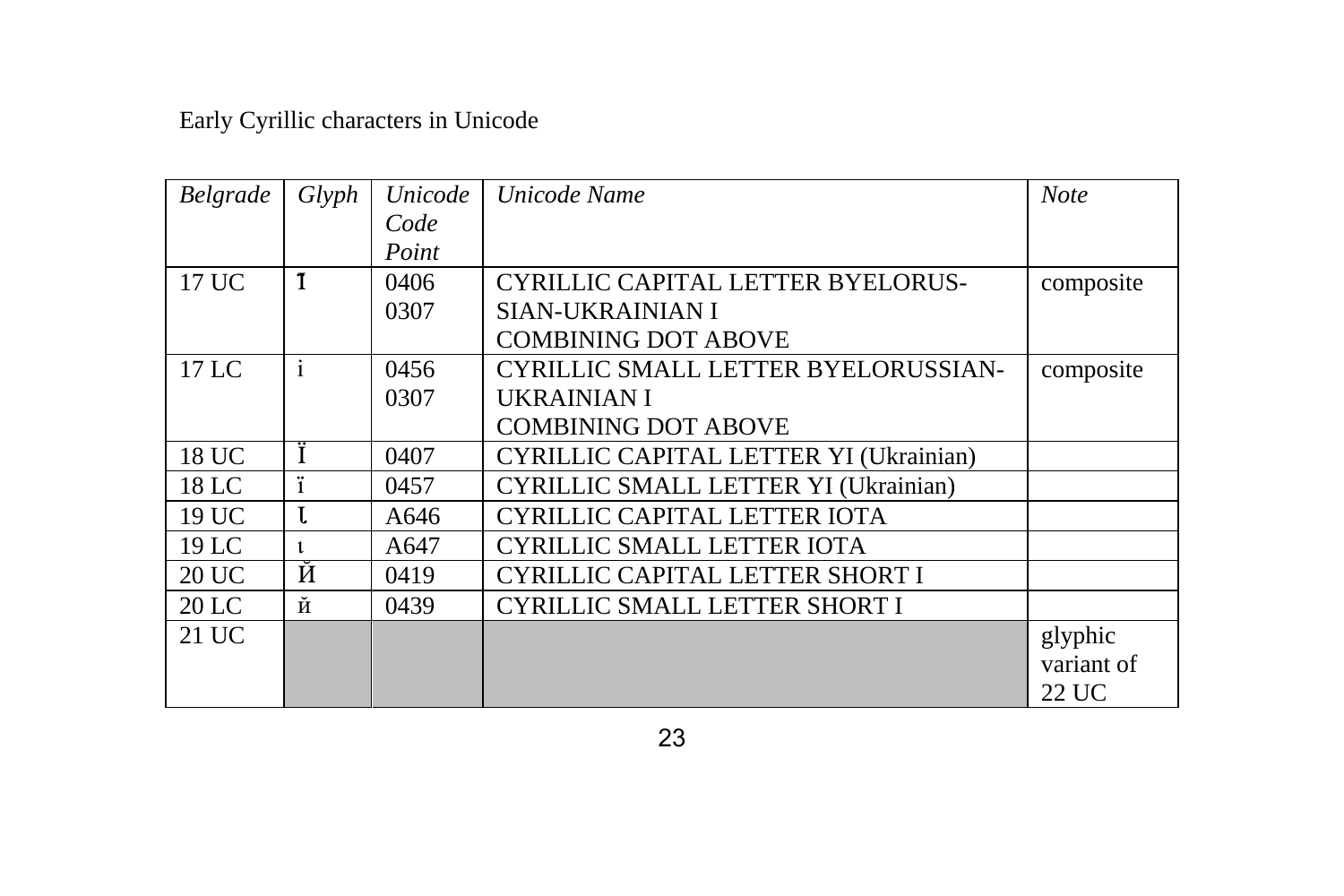| Belgrade | Glyph        | Unicode | Unicode Name                                    | <b>Note</b> |
|----------|--------------|---------|-------------------------------------------------|-------------|
|          |              | Code    |                                                 |             |
|          |              | Point   |                                                 |             |
| $21$ LC  |              |         |                                                 | glyphic     |
|          |              |         |                                                 | variant of  |
|          |              |         |                                                 | 22 LC       |
| 22 UC    | Ă.           | A648    | CYRILLIC CAPITAL LETTER DJERV                   |             |
| $22$ LC  | ħ            | A649    | <b>CYRILLIC SMALL LETTER DJERV</b>              |             |
| 23 UC    | $\mathbf{F}$ | 040B    | <b>CYRILLIC CAPITAL LETTER TSHE (Serbocroa-</b> |             |
|          |              |         | tian)                                           |             |
| 23 LC    | ħ            | 045B    | <b>CYRILLIC SMALL LETTER TSHE (Serbocroa-</b>   |             |
|          |              |         | tian)                                           |             |
| 24 UC    | K            | 041A    | CYRILLIC CAPITAL LETTER KA                      |             |
| 24 LC    | K            | 043A    | <b>CYRILLIC SMALL LETTER KA</b>                 |             |
| 25 UC    | Л            | 041B    | <b>CYRILLIC CAPITAL LETTER EL</b>               |             |
| $25$ LC  | Л            | 043B    | <b>CYRILLIC SMALL LETTER EL</b>                 |             |
| 26 UC    | $\Lambda$    | A664    | CYRILLIC CAPITAL LETTER SOFT EL                 |             |
| 26 LC    | $\Lambda$    | A665    | <b>CYRILLIC SMALL LETTER SOFT EL</b>            |             |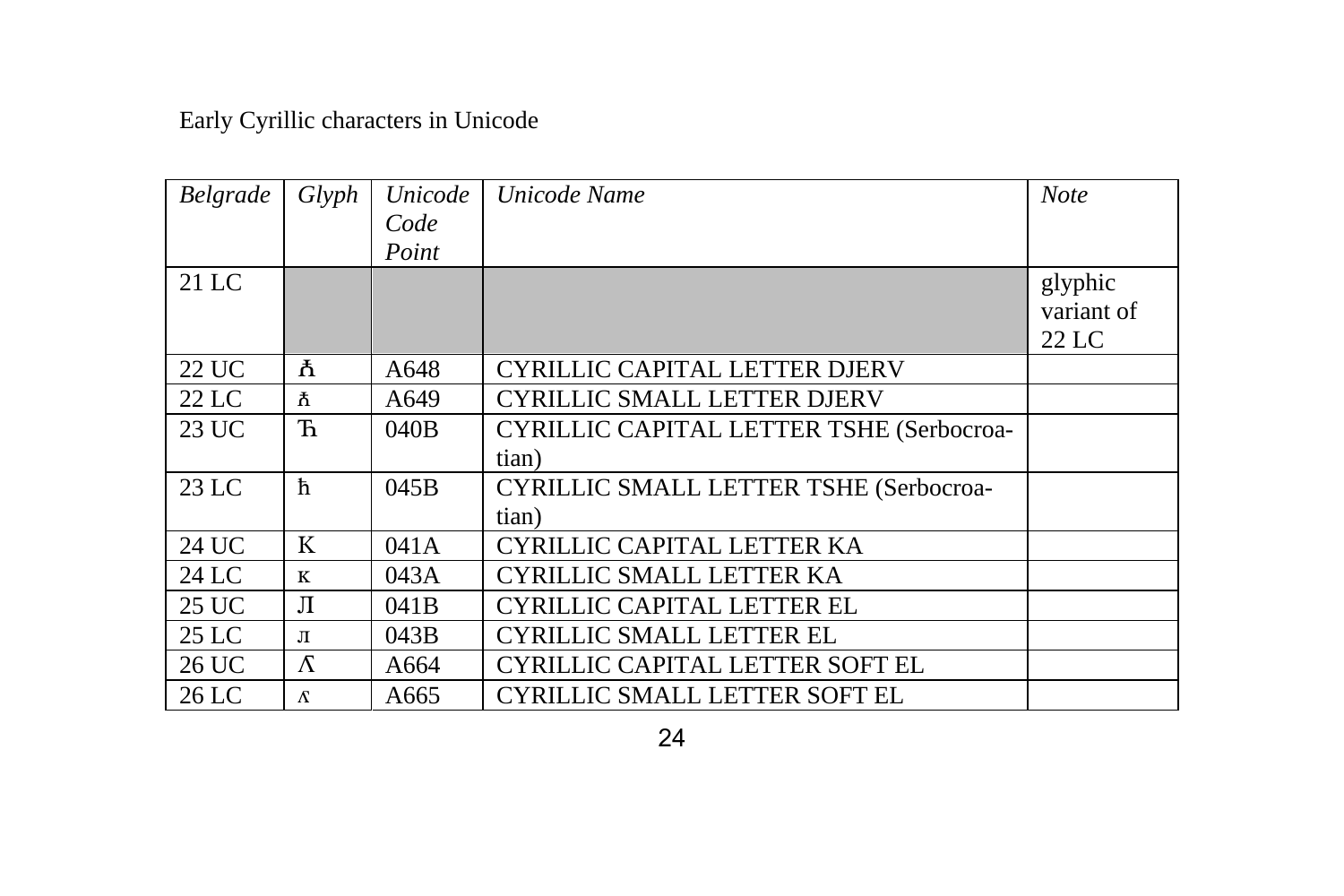| Belgrade     | Glyph        | Unicode          | Unicode Name                           | <b>Note</b> |
|--------------|--------------|------------------|----------------------------------------|-------------|
|              |              | Code             |                                        |             |
|              |              | Point            |                                        |             |
| 27 UC        | M            | 041C             | <b>CYRILLIC CAPITAL LETTER EM</b>      |             |
| 27 LC        | M            | 043C             | <b>CYRILLIC SMALL LETTER EM</b>        |             |
| <b>28 UC</b> | M            | A666             | <b>CYRILLIC CAPITAL LETTER SOFT EM</b> |             |
| 28 LC        | $\mathbf{M}$ | A667             | <b>CYRILLIC SMALL LETTER SOFT EM</b>   |             |
| 29 UC        | H            | 041 <sub>D</sub> | <b>CYRILLIC CAPITAL LETTER EN</b>      |             |
| 29 LC        | H            | 043D             | <b>CYRILLIC SMALL LETTER EN</b>        |             |
| 30 UC        | H            | 04A4             | CYRILLIC CAPITAL LIGATURE EN GHE       |             |
| 30 LC        | $H^{\circ}$  | 04A5             | <b>CYRILLIC SMALL LIGATURE EN GHE</b>  |             |
| 31 UC        | $\Omega$     | 041E             | CYRILLIC CAPITAL LETTER O              |             |
| 31 LC        | $\Omega$     | 043E             | <b>CYRILLIC SMALL LETTER O</b>         |             |
| 32 UC        | $\Omega$     | 047A             | CYRILLIC CAPITAL LETTER ROUND OMEGA    | actually    |
|              |              |                  |                                        | broad omi-  |
|              |              |                  |                                        | cron        |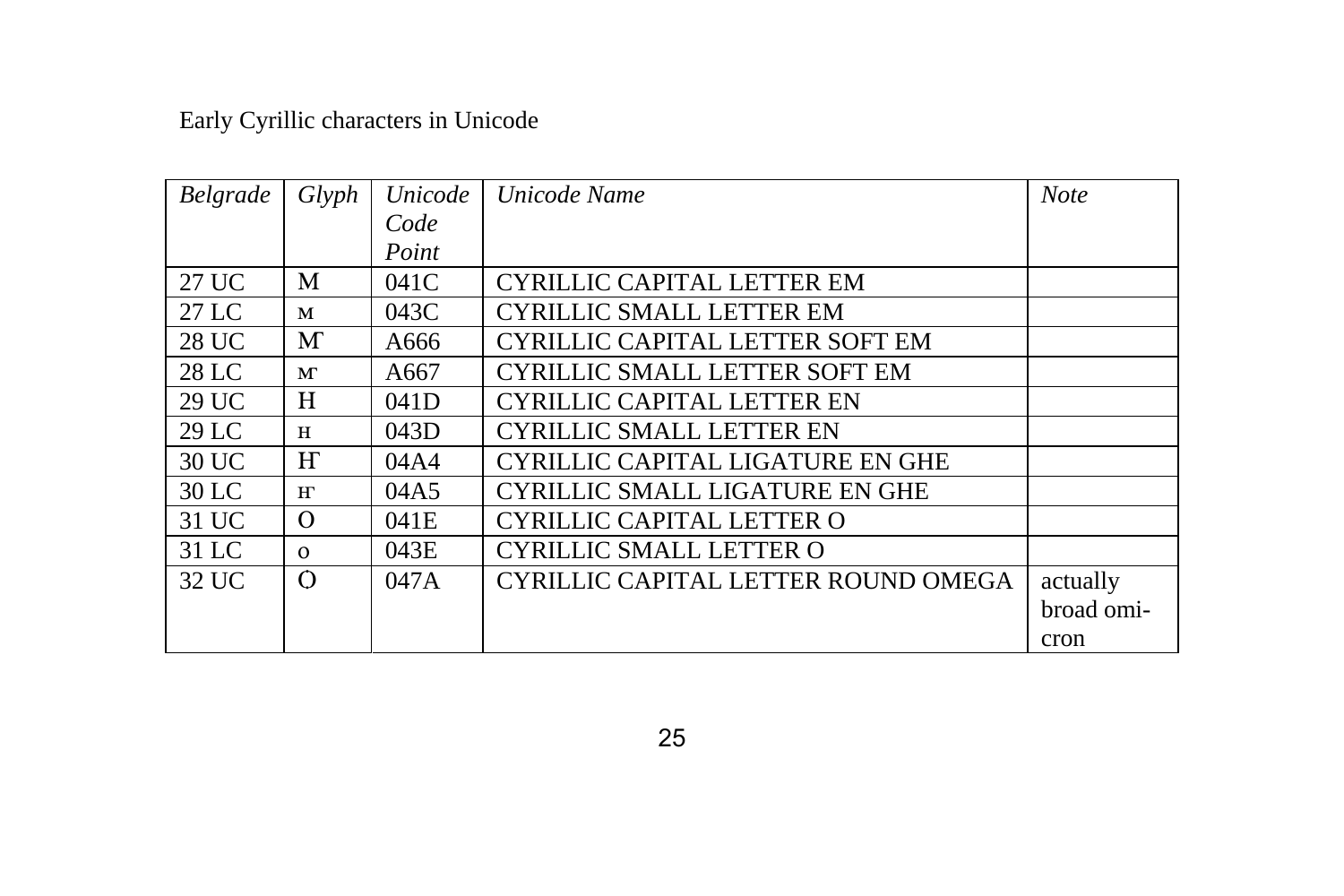| Belgrade | Glyph    | Unicode | Unicode Name                              | <b>Note</b> |
|----------|----------|---------|-------------------------------------------|-------------|
|          |          | Code    |                                           |             |
|          |          | Point   |                                           |             |
| 32 LC    | $\Omega$ | 047B    | CYRILLIC SMALL LETTER ROUND OMEGA         | actually    |
|          |          |         |                                           | broad omi-  |
|          |          |         |                                           | cron        |
| 33 UC    | $\Theta$ | A668    | CYRILLIC CAPITAL LETTER MONOCULAR O       |             |
| 33 LC    | $\Theta$ | A669    | CYRILLIC SMALL LETTER MONOCULAR O         |             |
| 34 UC    | 0        | A66A    | CYRILLIC CAPITAL LETTER BINOCULAR O       |             |
| 34 LC    | $\Theta$ | A66B    | CYRILLIC SMALL LETTER BINOCULAR O         |             |
| 35 UC    | $\omega$ | A66C    | CYRILLIC CAPITAL LETTER DOUBLE MO-        |             |
|          |          |         | <b>NOCULAR O</b>                          |             |
| 35 LC    | $\omega$ | A66D    | <b>CYRILLIC SMALL LETTER DOUBLE MONO-</b> |             |
|          |          |         | CULAR O                                   |             |
| 36 UC    | ≪        | A66E    | CYRILLIC LETTER MULTIOCULAR O             | no case     |
|          |          |         |                                           | distinction |
| 36 LC    | ≪        | A66E    | CYRILLIC LETTER MULTIOCULAR O             | no case     |
|          |          |         |                                           | distinction |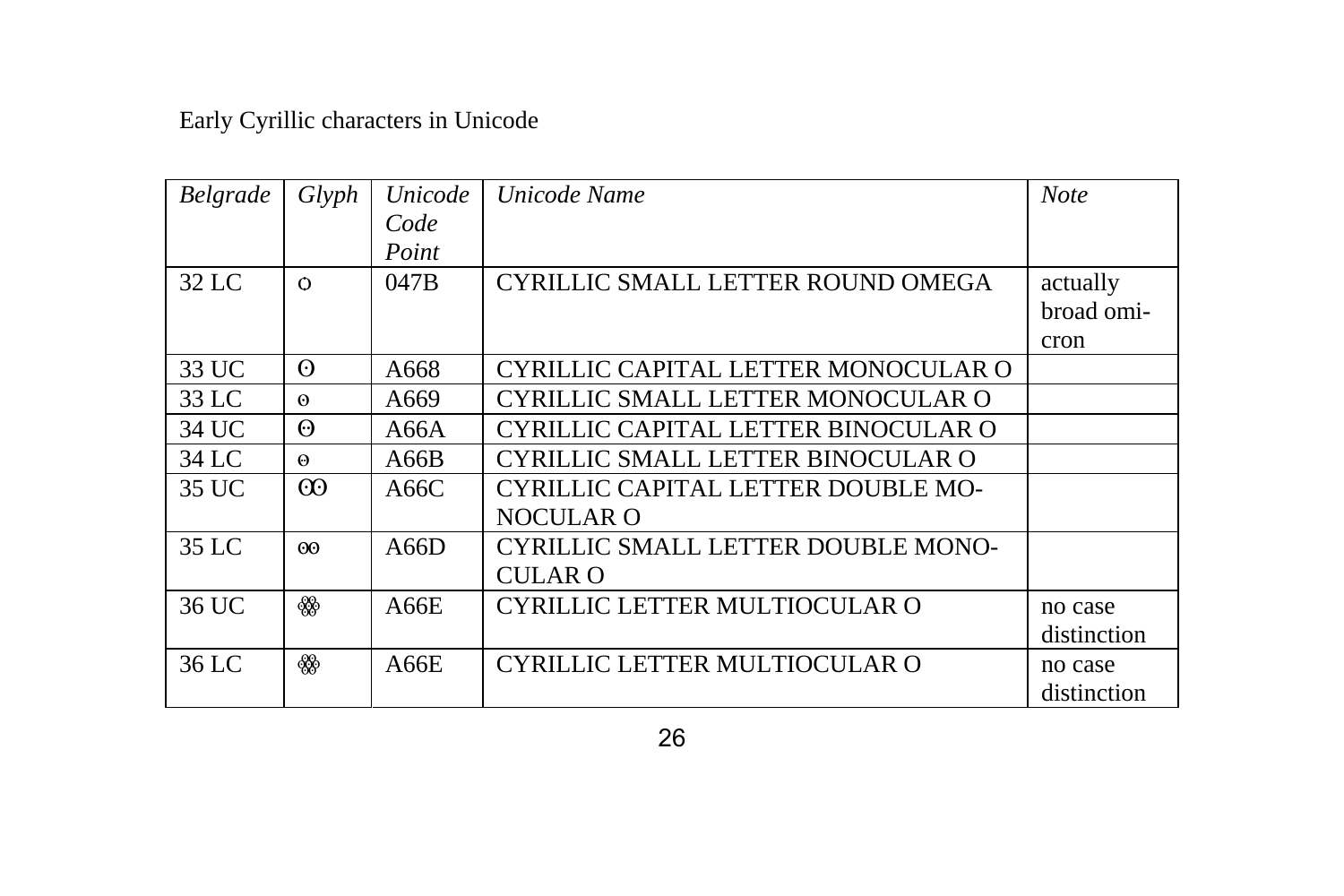| Belgrade | Glyph | Unicode<br>Code<br>Point | Unicode Name                      | <b>Note</b>                    |
|----------|-------|--------------------------|-----------------------------------|--------------------------------|
| 37 UC    |       |                          |                                   | glyphic<br>variant of<br>51 UC |
| 37 LC    |       |                          |                                   | glyphic<br>variant of<br>51 LC |
| 38 UC    | Π     | 041F                     | <b>CYRILLIC CAPITAL LETTER PE</b> |                                |
| 38 LC    | $\Pi$ | 043F                     | <b>CYRILLIC SMALL LETTER PE</b>   |                                |
| 39 UC    | P     | 0420                     | <b>CYRILLIC CAPITAL LETTER ER</b> |                                |
| 39 LC    | p     | 0440                     | <b>CYRILLIC SMALL LETTER ER</b>   |                                |
| 40 UC    |       |                          |                                   | may not<br>exist               |
| 40 LC    |       |                          |                                   | may not<br>exist               |
| 41 UC    | C     | 0421                     | <b>CYRILLIC CAPITAL LETTER ES</b> |                                |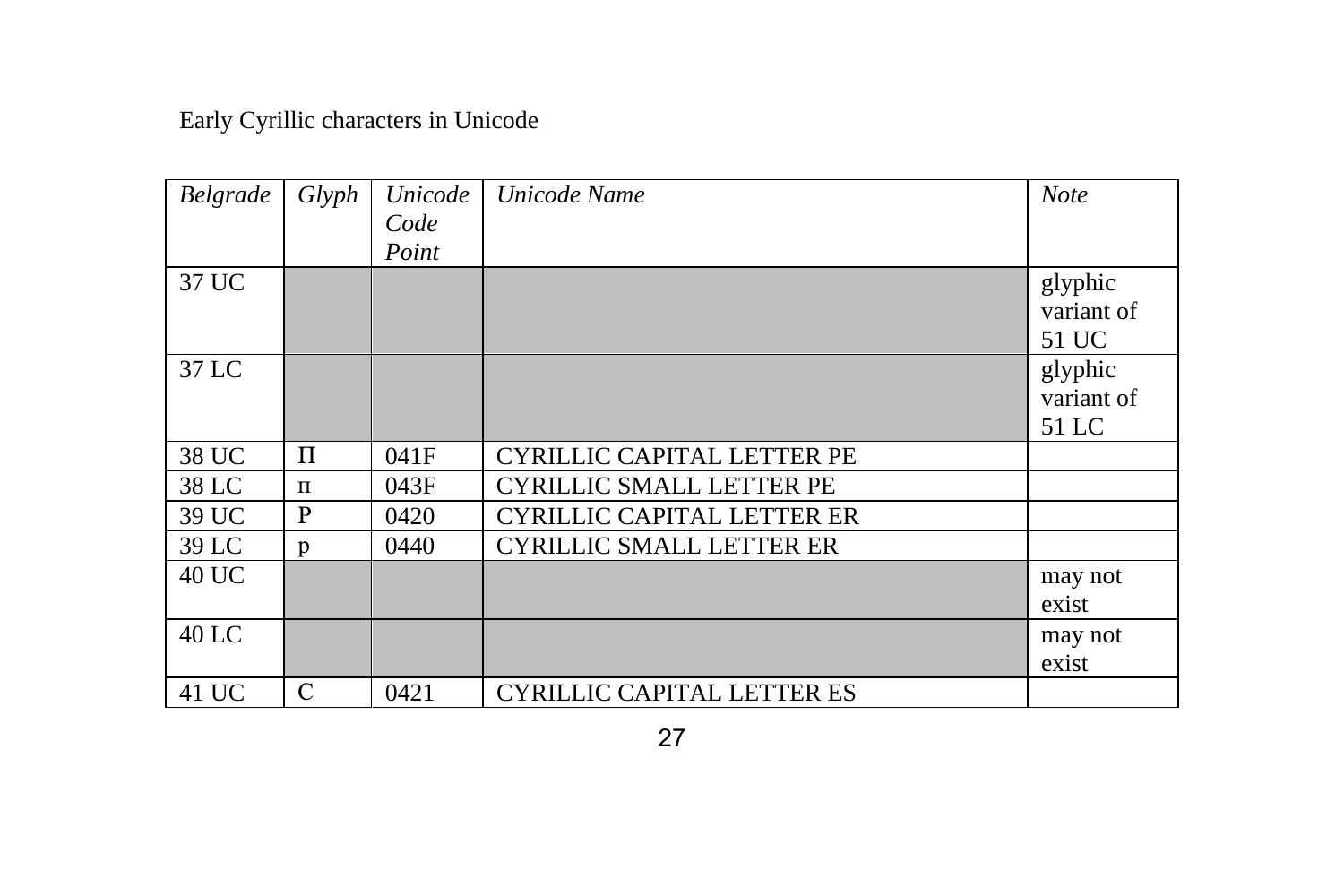| Belgrade | Glyph | Unicode | Unicode Name                      | <b>Note</b> |
|----------|-------|---------|-----------------------------------|-------------|
|          |       | Code    |                                   |             |
|          |       | Point   |                                   |             |
| 41 LC    | c     | 0441    | <b>CYRILLIC SMALL LETTER ES</b>   |             |
| 42 UC    |       |         |                                   | glyphic     |
|          |       |         |                                   | variant of  |
|          |       |         |                                   | 41 UC       |
| 42 LC    |       |         |                                   | glyphic     |
|          |       |         |                                   | variant of  |
|          |       |         |                                   | 41 LC       |
| 43 UC    | T     | 0422    | CYRILLIC CAPITAL LETTER TE        |             |
| 43UC     | T     | 0442    | <b>CYRILLIC SMALL LETTER TE</b>   |             |
| 44UC     | OY    | 041E    | CYRILLIC CAPITAL LETTER O         | composite   |
|          |       | 0423    | <b>CYRILLIC CAPITAL LETTER U</b>  |             |
| 44 LC    | oy    | 043E    | <b>CYRILLIC SMALL LETTER O</b>    | composite   |
|          |       | 0443    | <b>CYRILLIC SMALL LETTER U</b>    |             |
| 45 UC    | 8     | A64A    | CYRILLIC CAPITAL LETTER MONOGRAPH |             |
|          |       |         | UK                                |             |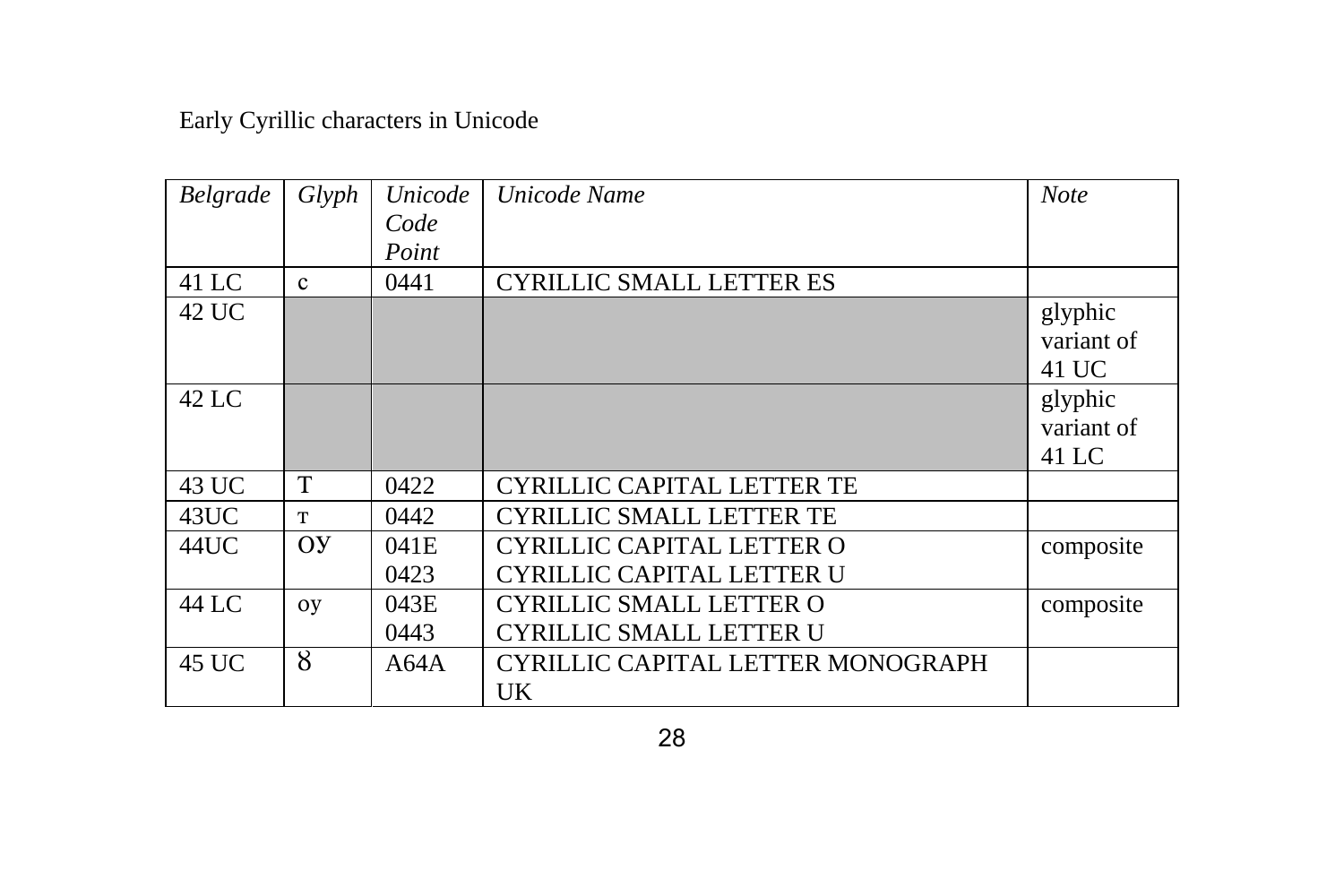| Belgrade | Glyph        | Unicode | Unicode Name                       | <b>Note</b>                    |
|----------|--------------|---------|------------------------------------|--------------------------------|
|          |              | Code    |                                    |                                |
|          |              | Point   |                                    |                                |
| 45 LC    | 8            | A64B    | CYRILLIC SMALL LETTER MONOGRAPH UK |                                |
| 46 UC    |              |         |                                    | glyphic<br>variant of<br>45 UC |
| 46 LC    |              |         |                                    | glyphic<br>variant of<br>45 LC |
| 47 UC    | У            | 0423    | CYRILLIC CAPITAL LETTER U          |                                |
| 47 LC    | y            | 0443    | CYRILLIC SMALL LETTER U            |                                |
| 48 UC    | Φ            | 0424    | <b>CYRILLIC CAPITAL LETTER EF</b>  |                                |
| 48 LC    | ф            | 0444    | <b>CYRILLIC SMALL LETTER EF</b>    |                                |
| 49 UC    | X            | 0425    | CYRILLIC CAPITAL LETTER HA         |                                |
| 49 LC    | $\mathbf{x}$ | 0445    | <b>CYRILLIC SMALL LETTER HA</b>    |                                |
| 50 UC    |              |         |                                    | withdrawn<br>by HM             |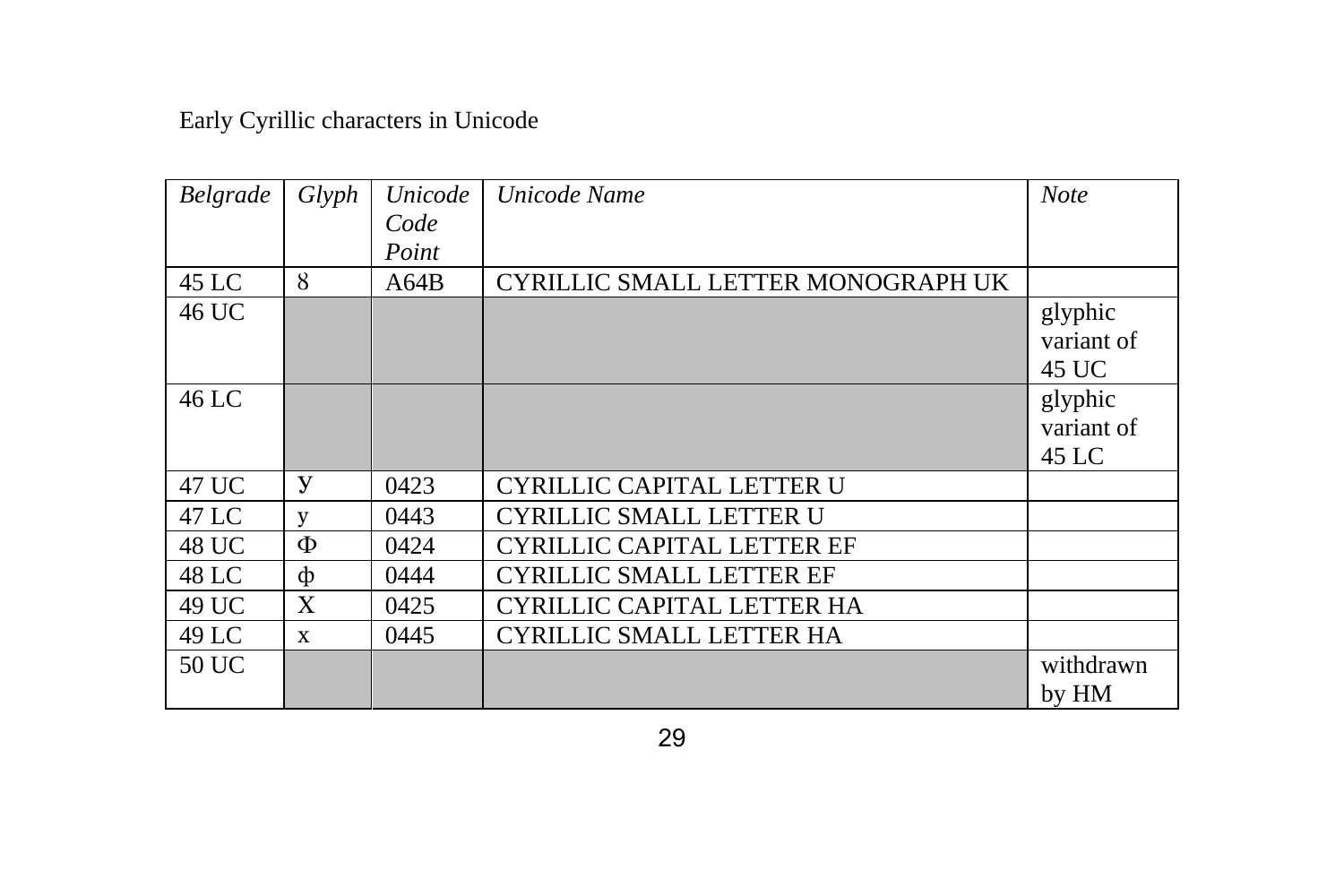| Belgrade | Glyph              | Unicode | Unicode Name                        | <b>Note</b> |
|----------|--------------------|---------|-------------------------------------|-------------|
|          |                    | Code    |                                     |             |
|          |                    | Point   |                                     |             |
| 50 LC    |                    |         |                                     | withdrawn   |
|          |                    |         |                                     | by HM       |
| 51 UC    | C <sub>1</sub>     | 0460    | CYRILLIC CAPITAL LETTER OMEGA       |             |
| 51 LC    | ω                  | 0461    | <b>CYRILLIC SMALL LETTER OMEGA</b>  |             |
| none     | C                  | A64C    | CYRILLIC CAPITAL LETTER BROAD OMEGA |             |
| none     | $\omega$           | A64D    | CYRILLIC SMALL LETTER BROAD OMEGA   |             |
| 52 UC    | C <sub>1</sub>     | 047C    | CYRILLIC CAPITAL LETTER OMEGA WITH  |             |
|          |                    |         | <b>TITLO</b>                        |             |
| 52 LC    | $\widehat{\omega}$ | 047D    | CYRILLIC SMALL LETTER OMEGA WITH    |             |
|          |                    |         | <b>TITLO</b>                        |             |
| 53 UC    |                    |         |                                     | withdrawn   |
|          |                    |         |                                     | by HM       |
| 53 LC    |                    |         |                                     | withdrawn   |
|          |                    |         |                                     | by HM       |
| 54 UC    | Ö                  | 047E    | CYRILLIC CAPITAL LETTER OT          |             |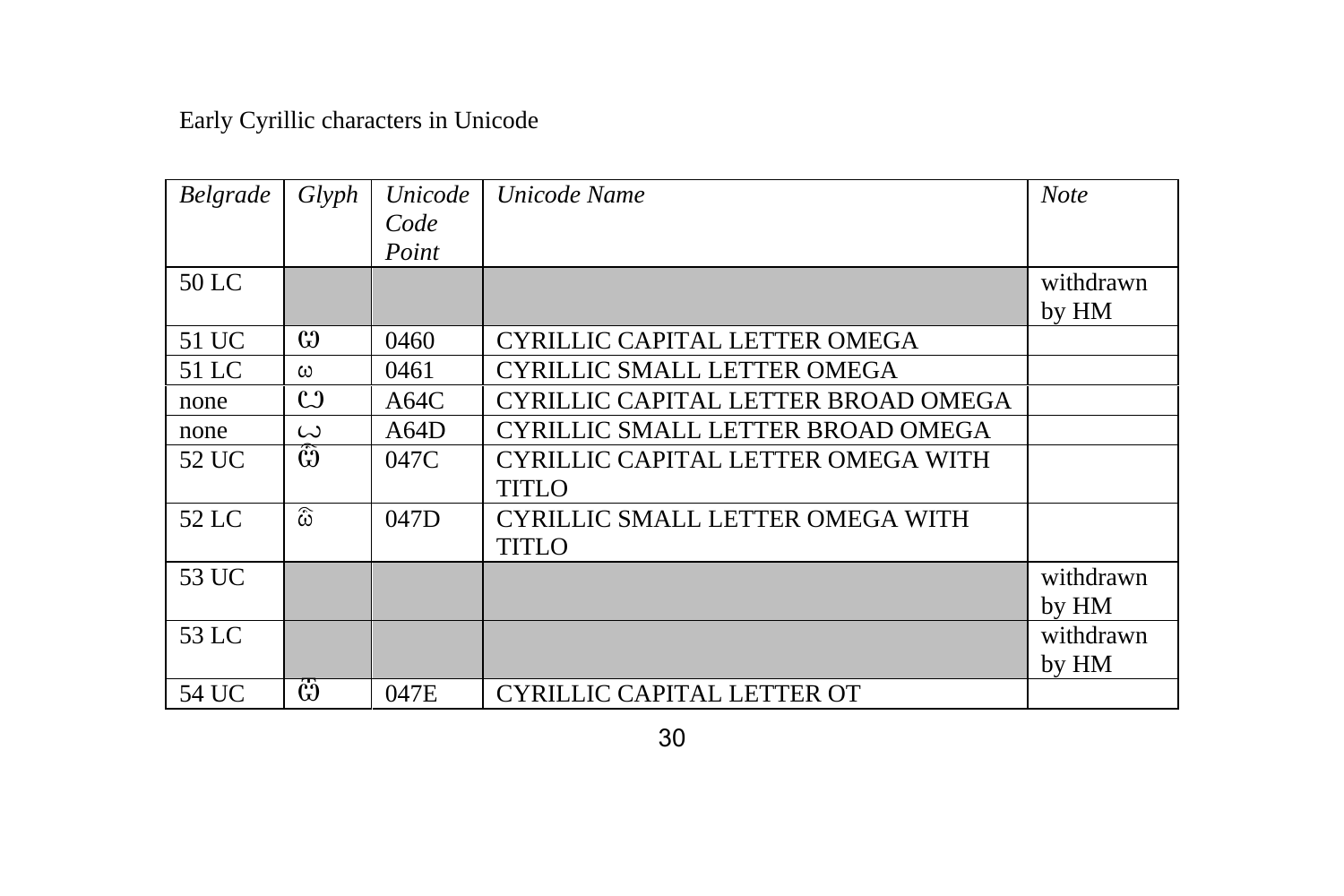| Belgrade | Glyph | Unicode | Unicode Name                       | <b>Note</b> |
|----------|-------|---------|------------------------------------|-------------|
|          |       | Code    |                                    |             |
|          |       | Point   |                                    |             |
| 54 LC    | යි    | 047F    | <b>CYRILLIC SMALL LETTER OT</b>    |             |
| 55 UC    | G9    | 0460    | CYRILLIC CAPITAL LETTER OMEGA      | composite   |
|          |       | 0414    | <b>CYRILLIC CAPITAL LETTER DE</b>  | (using mar- |
|          |       |         |                                    | kup)        |
| 55 LC    | â     | 0461    | <b>CYRILLIC SMALL LETTER OMEGA</b> | composite   |
|          |       | 0434    | <b>CYRILLIC SMALL LETTER DE</b>    | (using mar- |
|          |       |         |                                    | kup)        |
| 56 UC    | П     | 0426    | <b>CYRILLIC CAPITAL LETTER TSE</b> |             |
| 56 LC    | ц     | 0446    | <b>CYRILLIC SMALL LETTER TSE</b>   |             |
| 57 UC    |       |         |                                    | may not     |
|          |       |         |                                    | exist       |
| 57 LC    |       |         |                                    | may not     |
|          |       |         |                                    | exist       |
| 58 UC    | ч     | 0427    | CYRILLIC CAPITAL LETTER CHE        |             |
| 58 LC    | ч     | 0447    | <b>CYRILLIC SMALL LETTER CHE</b>   |             |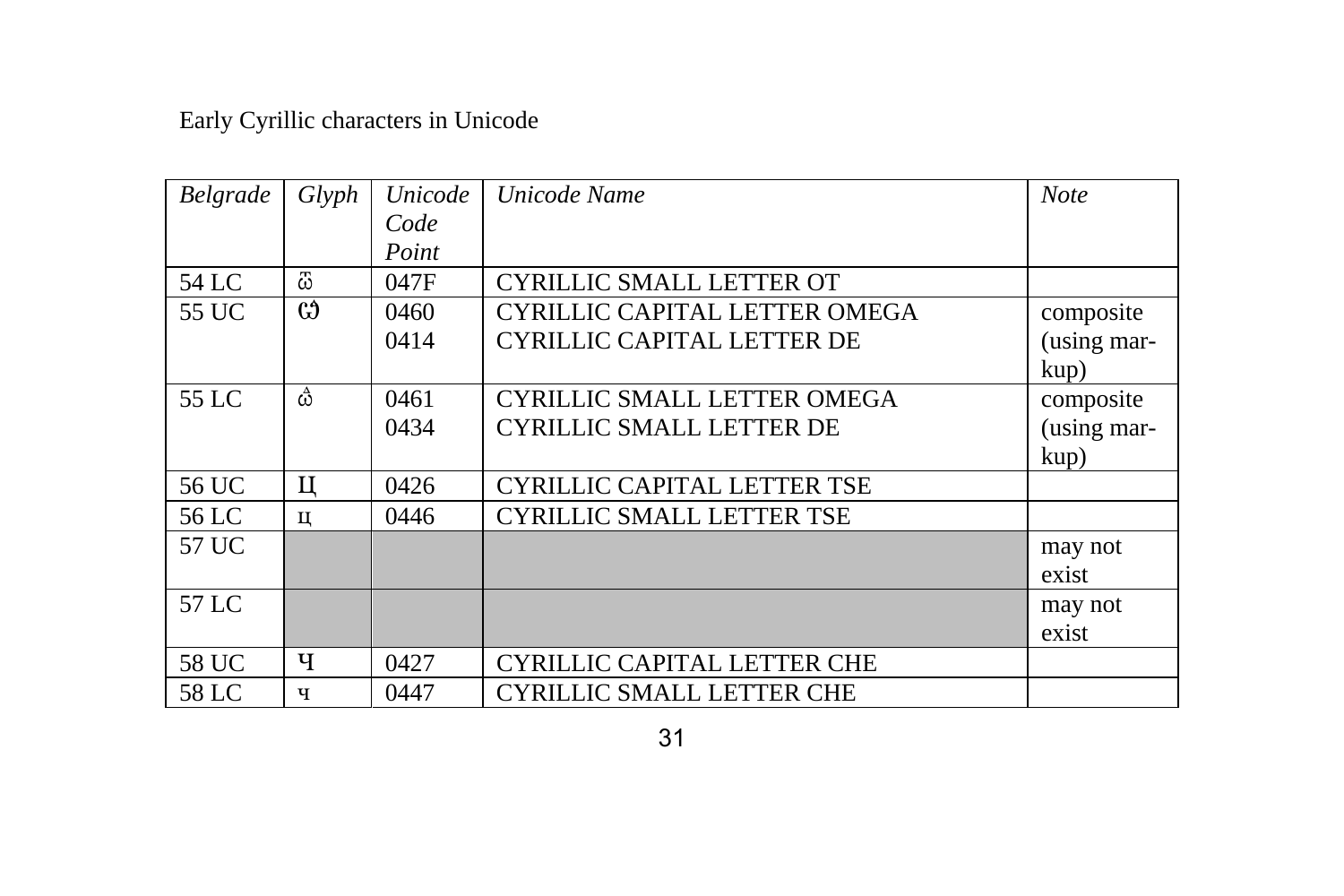| Belgrade | Glyph | Unicode | Unicode Name                        | <b>Note</b> |
|----------|-------|---------|-------------------------------------|-------------|
|          |       | Code    |                                     |             |
|          |       | Point   |                                     |             |
| 59 UC    |       |         |                                     | glyphic     |
|          |       |         |                                     | variant of  |
|          |       |         |                                     | 58 UC       |
| 59 LC    |       |         |                                     | glyphic     |
|          |       |         |                                     | variant of  |
|          |       |         |                                     | 58 LC       |
| 60 UC    |       |         |                                     | withdrawn   |
|          |       |         |                                     | by HM       |
| $60$ LC  |       |         |                                     | withdrawn   |
|          |       |         |                                     | by HM       |
| 61 UC    | Џ     | 040F    | <b>CYRILLIC CAPITAL LETTER DZHE</b> |             |
| $61$ LC  | П     | 045F    | <b>CYRILLIC SMALL LETTER DZHE</b>   |             |
| 62 UC    | Ш     | 0428    | CYRILLIC CAPITAL LETTER SHA         |             |
| $62$ LC  | Ш     | 0448    | <b>CYRILLIC SMALL LETTER SHA</b>    |             |
| 63 UC    | Щ     | 0429    | CYRILLIC CAPITAL LETTER SHCHA       |             |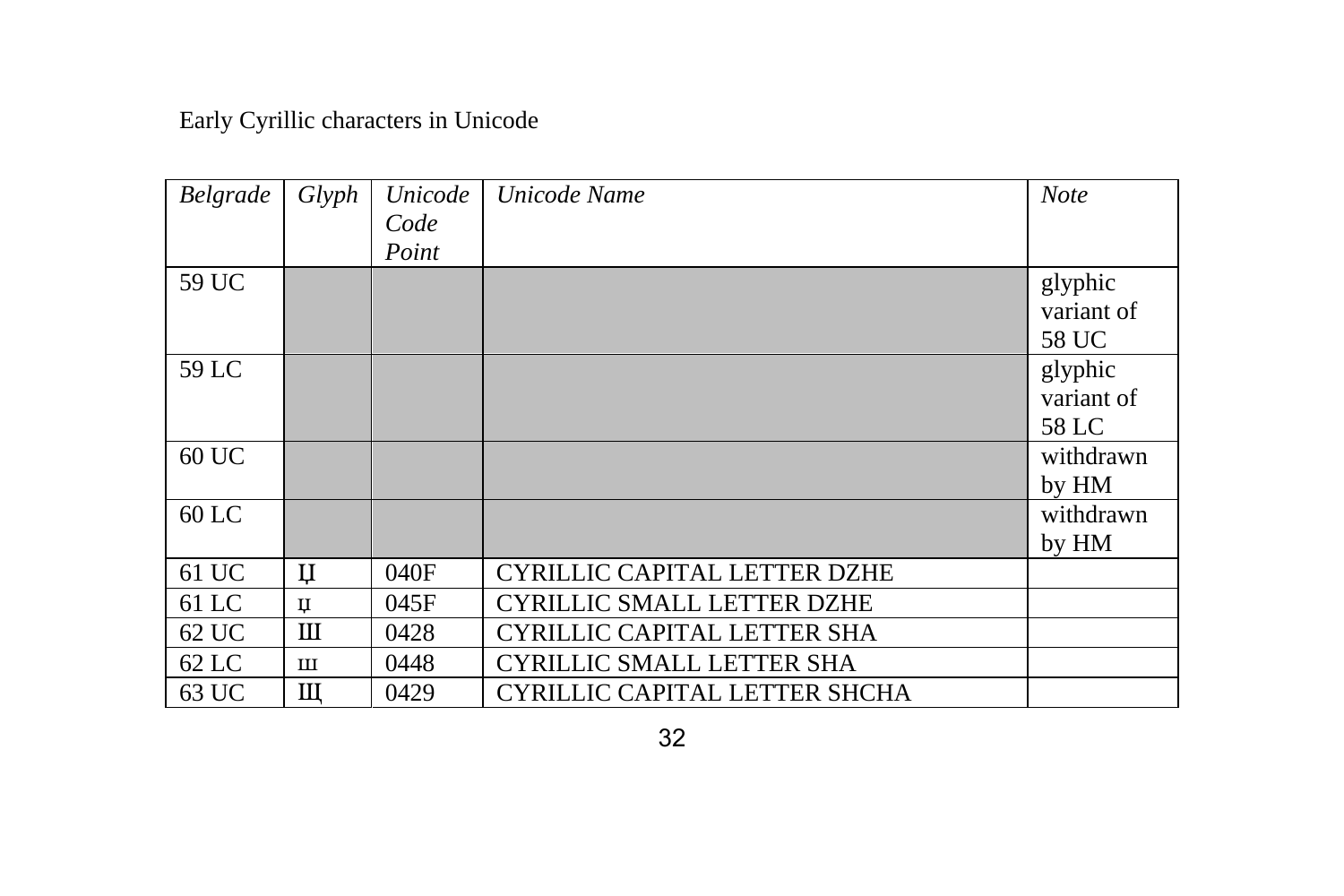| Belgrade | Glyph       | Unicode | Unicode Name                           | <b>Note</b> |
|----------|-------------|---------|----------------------------------------|-------------|
|          |             | Code    |                                        |             |
|          |             | Point   |                                        |             |
| 63 LC    | Щ           | 0449    | CYRILLIC SMALL LETTER SHCHA            |             |
| 64 UC    | <b>IIIT</b> | 0428    | <b>CYRILLIC CAPITAL LETTER SHA</b>     |             |
|          |             | 0422    | <b>CYRILLIC CAPITAL LETTER TE</b>      |             |
| 64 LC    | <b>IIIT</b> | 0448    | <b>CYRILLIC SMALL LETTER SHA</b>       |             |
|          |             | 0442    | <b>CYRILLIC SMALL LETTER TE</b>        |             |
| 65 UC    |             |         |                                        | withdrawn   |
|          |             |         |                                        | by HM       |
| $65$ LC  |             |         |                                        | withdrawn   |
|          |             |         |                                        | by HM       |
| 66 UC    | Ъ           | 042A    | CYRILLIC CAPITAL LETTER HARD SIGN      |             |
| 66 LC    | Ъ           | 044 A   | <b>CYRILLIC SMALL LETTER HARD SIGN</b> |             |
| 67 UC    | Ы           | A650    | CYRILLIC CAPITAL LETTER YERU WITH      |             |
|          |             |         | <b>BACK YER</b>                        |             |
| 67 LC    | Ы           | A651    | <b>CYRILLIC SMALL LETTER YERU WITH</b> |             |
|          |             |         | <b>BACK YER</b>                        |             |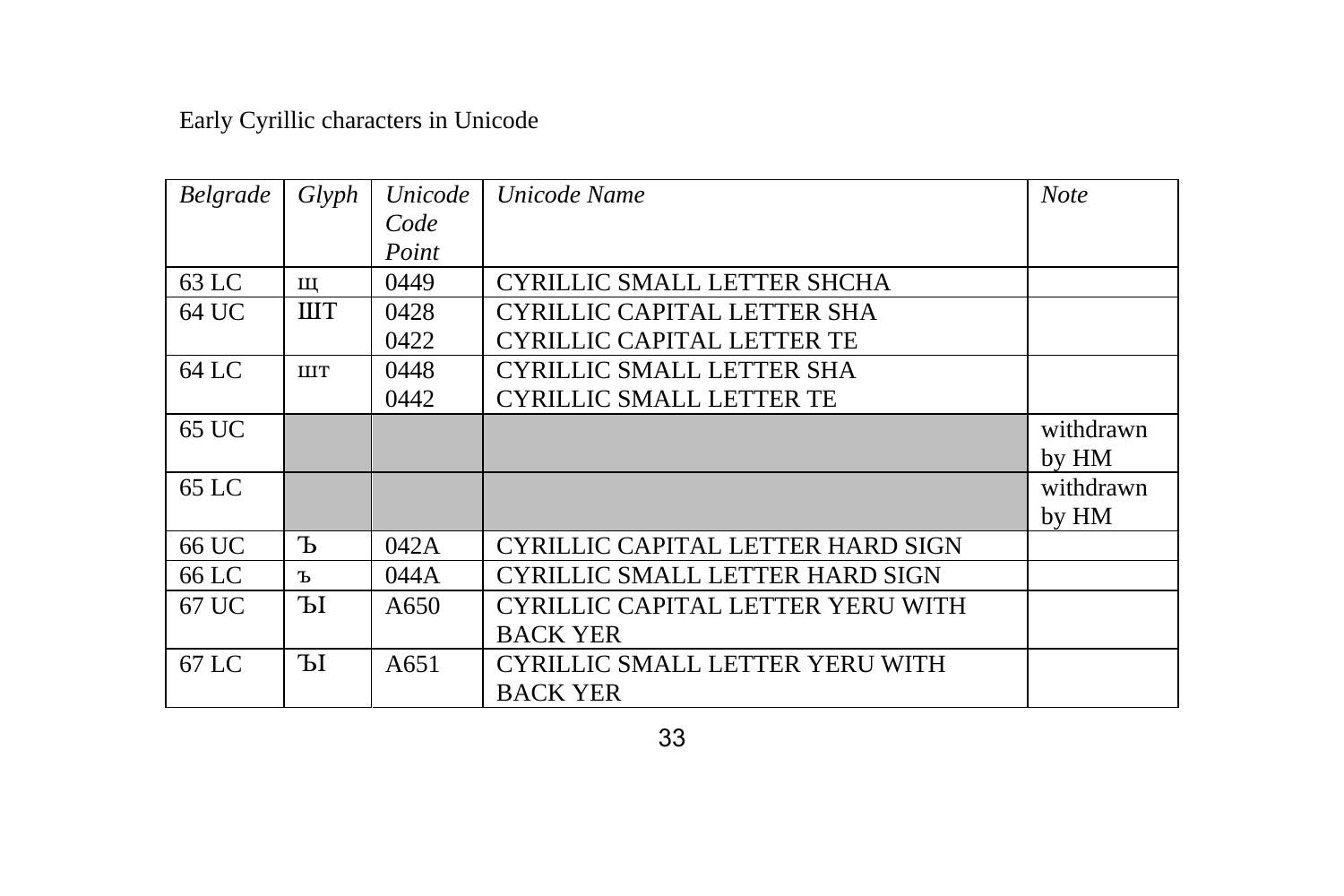| Belgrade     | Glyph         | Unicode | Unicode Name                           | <b>Note</b> |
|--------------|---------------|---------|----------------------------------------|-------------|
|              |               | Code    |                                        |             |
|              |               | Point   |                                        |             |
| 68 UC        | ЪИ            | 042A    | CYRILLIC CAPITAL LETTER HARD SIGN      | composite   |
|              |               | 0418    | <b>CYRILLIC CAPITAL LETTER I</b>       |             |
| 68 LC        | ЪИ            | 044A    | <b>CYRILLIC SMALL LETTER HARD SIGN</b> | composite   |
|              |               | 0438    | <b>CYRILLIC SMALL LETTER I</b>         |             |
| 69 UC        | ЪI.           | 042A    | CYRILLIC CAPITAL LETTER HARD SIGN      | composite   |
|              |               | A646    | CYRILLIC CAPITAL LETTER IOTA           |             |
| 69 LC        | $T_{\rm{b1}}$ | 044A    | <b>CYRILLIC SMALL LETTER HARD SIGN</b> | composite   |
|              |               | A647    | <b>CYRILLIC SMALL LETTER IOTA</b>      |             |
| <b>70 UC</b> | Ь             | 042C    | CYRILLIC CAPITAL LETTER SOFT SIGN      |             |
| 70 LC        | Ь             | 044C    | <b>CYRILLIC SMALL LETTER SOFT SIGN</b> |             |
| 71 UC        | Ы             | 042B    | <b>CYRILLIC CAPITAL LETTER YERU</b>    |             |
| 71 LC        | ы             | 044B    | <b>CYRILLIC SMALL LETTER YERU</b>      |             |
| 72 UC        | Ь             | 042C    | CYRILLIC CAPITAL LETTER SOFT SIGN      |             |
|              |               | 0418    | <b>CYRILLIC CAPITAL LETTER I</b>       |             |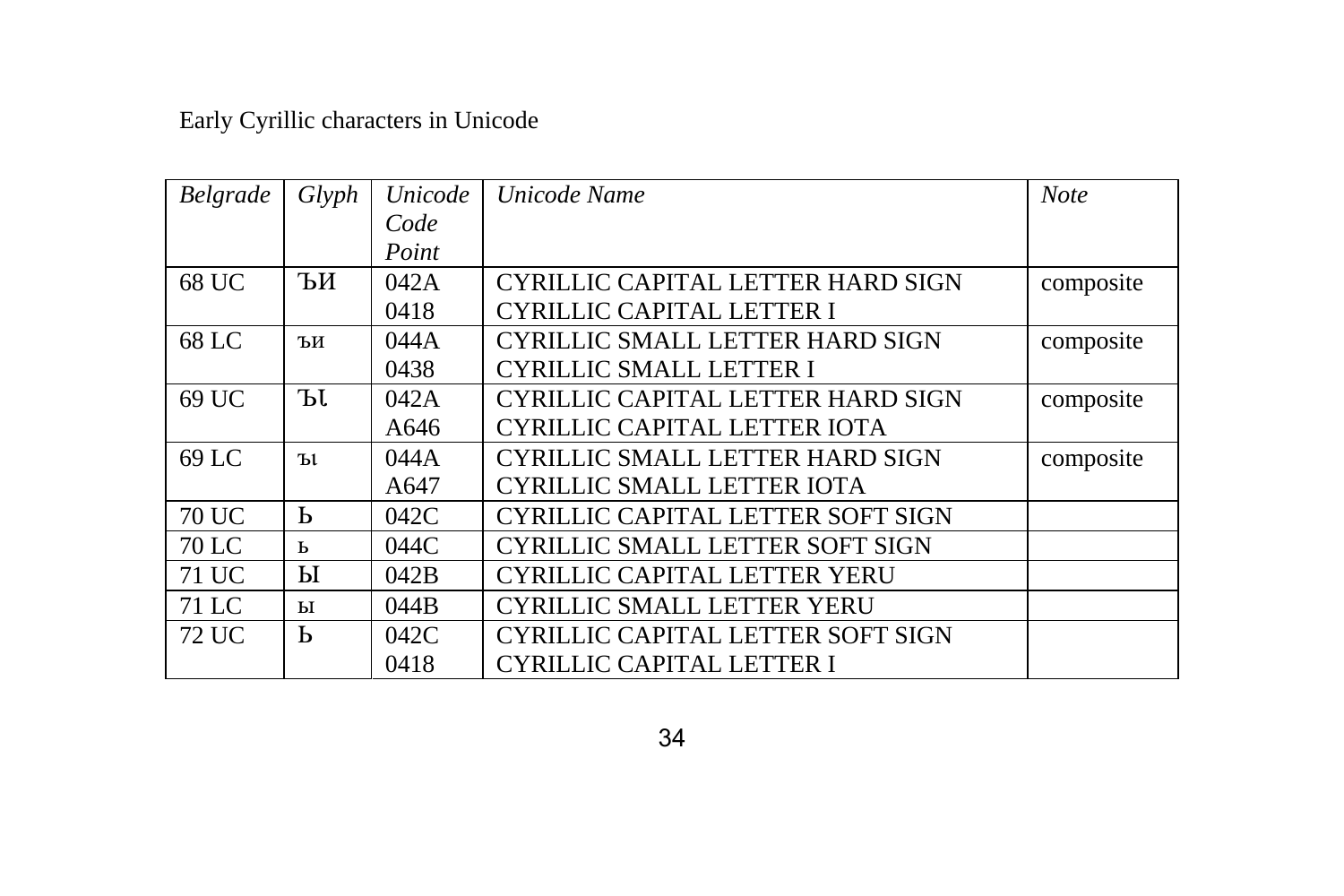| Belgrade | Glyph | Unicode | Unicode Name                             | <b>Note</b> |
|----------|-------|---------|------------------------------------------|-------------|
|          |       | Code    |                                          |             |
|          |       | Point   |                                          |             |
| 72 LC    | Ь     | 044C    | <b>CYRILLIC SMALL LETTER SOFT SIGN</b>   |             |
|          |       | 0438    | <b>CYRILLIC SMALL LETTER I</b>           |             |
| 73 UC    | Ъ     | A64E    | CYRILLIC CAPITAL LETTER NEUTRAL YER      |             |
| 73 LC    | Ъ     | AG4F    | <b>CYRILLIC SMALL LETTER NEUTRAL YER</b> |             |
| 74 UC    | 卞     | 0462    | <b>CYRILLIC CAPITAL LETTER YAT</b>       |             |
| 74 LC    | ቴ     | 0463    | <b>CYRILLIC SMALL LETTER YAT</b>         |             |
| 75 UC    |       |         |                                          | glyphic     |
|          |       |         |                                          | variant of  |
|          |       |         |                                          | 74 UC       |
| 75 LC    |       |         |                                          | glyphic     |
|          |       |         |                                          | variant of  |
|          |       |         |                                          | 74 LC       |
| 76 UC    | ĦБ    | A652    | CYRILLIC CAPITAL LETTER IOTIFIED YAT     |             |
| 76 LC    | 市     | A653    | CYRILLIC SMALL LETTER IOTIFIED YAT       |             |
| 77 UC    | Ю     | 042E    | <b>CYRILLIC CAPITAL LETTER YU</b>        |             |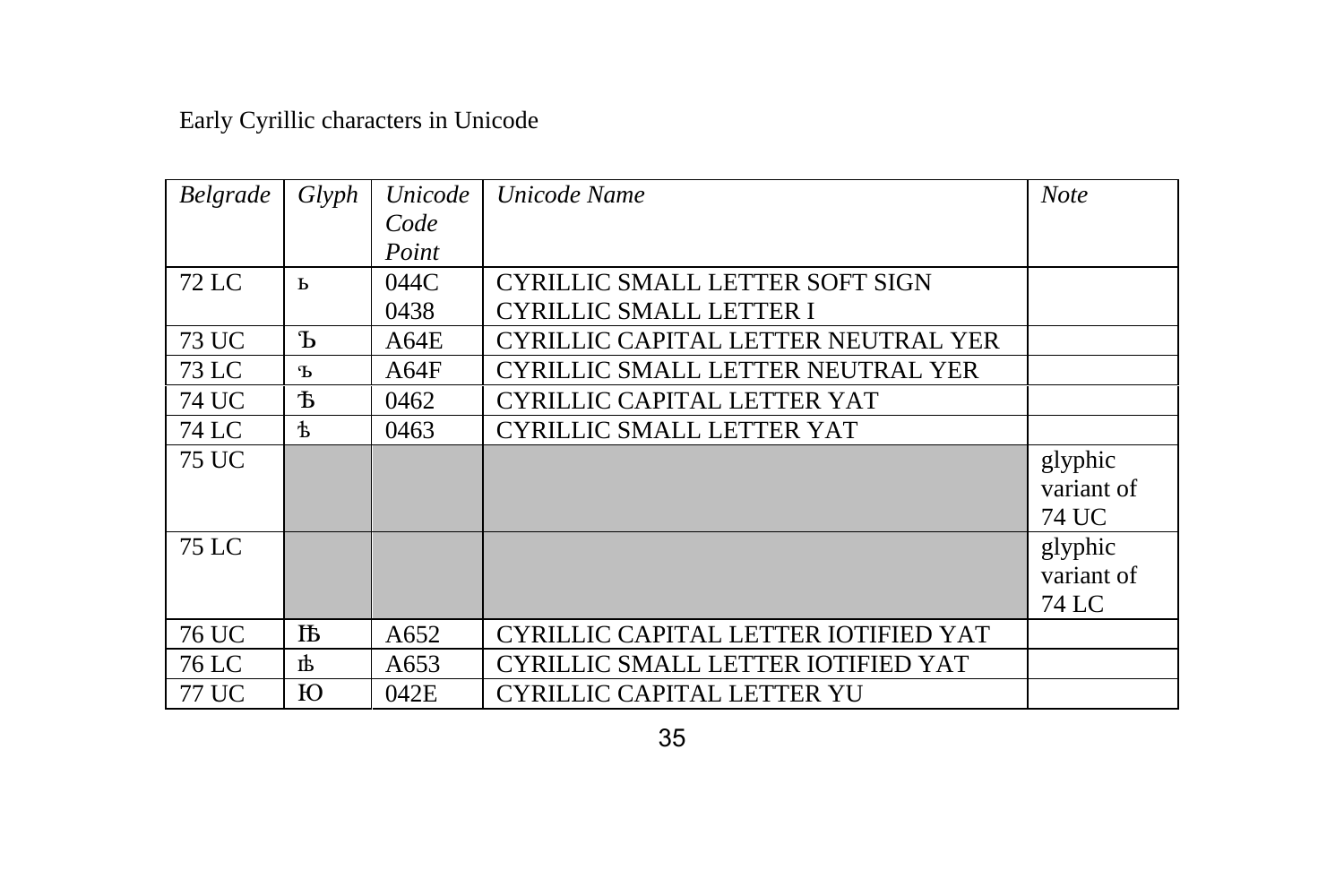| Belgrade | Glyph          | Unicode | Unicode Name                                          | <b>Note</b>      |
|----------|----------------|---------|-------------------------------------------------------|------------------|
|          |                | Code    |                                                       |                  |
|          |                | Point   |                                                       |                  |
| 77 LC    | ю              | 044E    | <b>CYRILLIC SMALL LETTER YU</b>                       |                  |
| 78 UC    |                |         |                                                       | may not<br>exist |
| 78 LC    |                |         |                                                       | may not<br>exist |
| none     | ЮI             | A654    | CYRILLIC CAPITAL LETTER REVERSED YU                   |                  |
| none     | O(             | A655    | <b>CYRILLIC SMALL LETTER REVERSED YU</b>              |                  |
| 79 UC    | FA             | A656    | CYRILLIC CAPITAL LETTER IOTIFIED A                    |                  |
| 79 LC    | ю              | A657    | CYRILLIC SMALL LETTER IOTIFIED A                      |                  |
| 80 UC    | E              | 0464    | <b>CYRILLIC CAPITAL LETTER IOTIFIED E</b>             |                  |
| 80 LC    | E              | 0465    | <b>CYRILLIC SMALL LETTER IOTIFIED E</b>               |                  |
| 81 UC    | A              | 0466    | CYRILLIC CAPITAL LETTER LITTLE YUS                    |                  |
| 81 LC    | $\overline{A}$ | 0467    | <b>CYRILLIC SMALL LETTER LITTLE YUS</b>               |                  |
| 82 UC    | Ā              | A658    | CYRILLIC CAPITAL LETTER CLOSED LIT-<br><b>TLE YUS</b> |                  |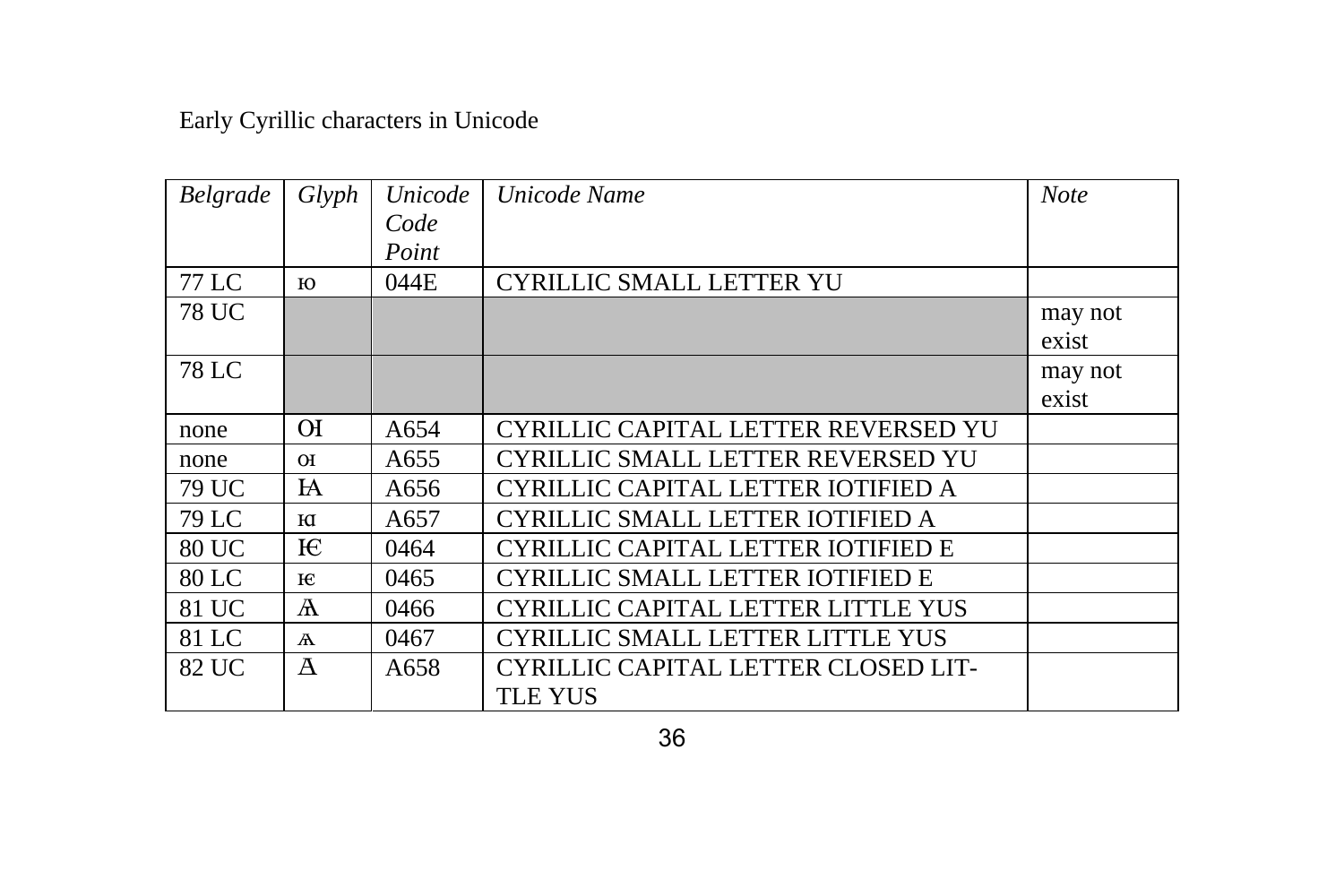| Belgrade | Glyph          | Unicode | Unicode Name                                 | <b>Note</b> |
|----------|----------------|---------|----------------------------------------------|-------------|
|          |                | Code    |                                              |             |
|          |                | Point   |                                              |             |
| 82 LC    | $\overline{A}$ | A659    | CYRILLIC SMALL LETTER CLOSED LITTLE          |             |
|          |                |         | <b>YUS</b>                                   |             |
| 83 UC    | Я              | 042F    | <b>CYRILLIC CAPITAL LETTER YA</b>            |             |
| 83 LC    | Я              | 044F    | <b>CYRILLIC SMALL LETTER YA</b>              |             |
| 84 UC    | Ж              | 046A    | <b>CYRILLIC CAPITAL LETTER BIG YUS</b>       |             |
| 84 LC    | ж              | 046B    | <b>CYRILLIC SMALL LETTER BIG YUS</b>         |             |
| 85 UC    | Ж              | A65A    | CYRILLIC CAPITAL LETTER BLENDED YUS          |             |
| 85 LC    | ж              | A65B    | <b>CYRILLIC SMALL LETTER BLENDED YUS</b>     |             |
| 86 UC    | $\Lambda$      | A65E    | <b>CYRILLIC CAPITAL LETTER YN</b>            |             |
| 86 LC    | 4              | A65F    | <b>CYRILLIC SMALL LETTER YN</b>              |             |
| 87 UC    | $H\!A$         | 0468    | CYRILLIC CAPITAL LETTER IOTIFIED LIT-        |             |
|          |                |         | <b>TLE YUS</b>                               |             |
| 87 LC    | FA             | 0469    | <b>CYRILLIC SMALL LETTER IOTIFIED LITTLE</b> |             |
|          |                |         | YUS                                          |             |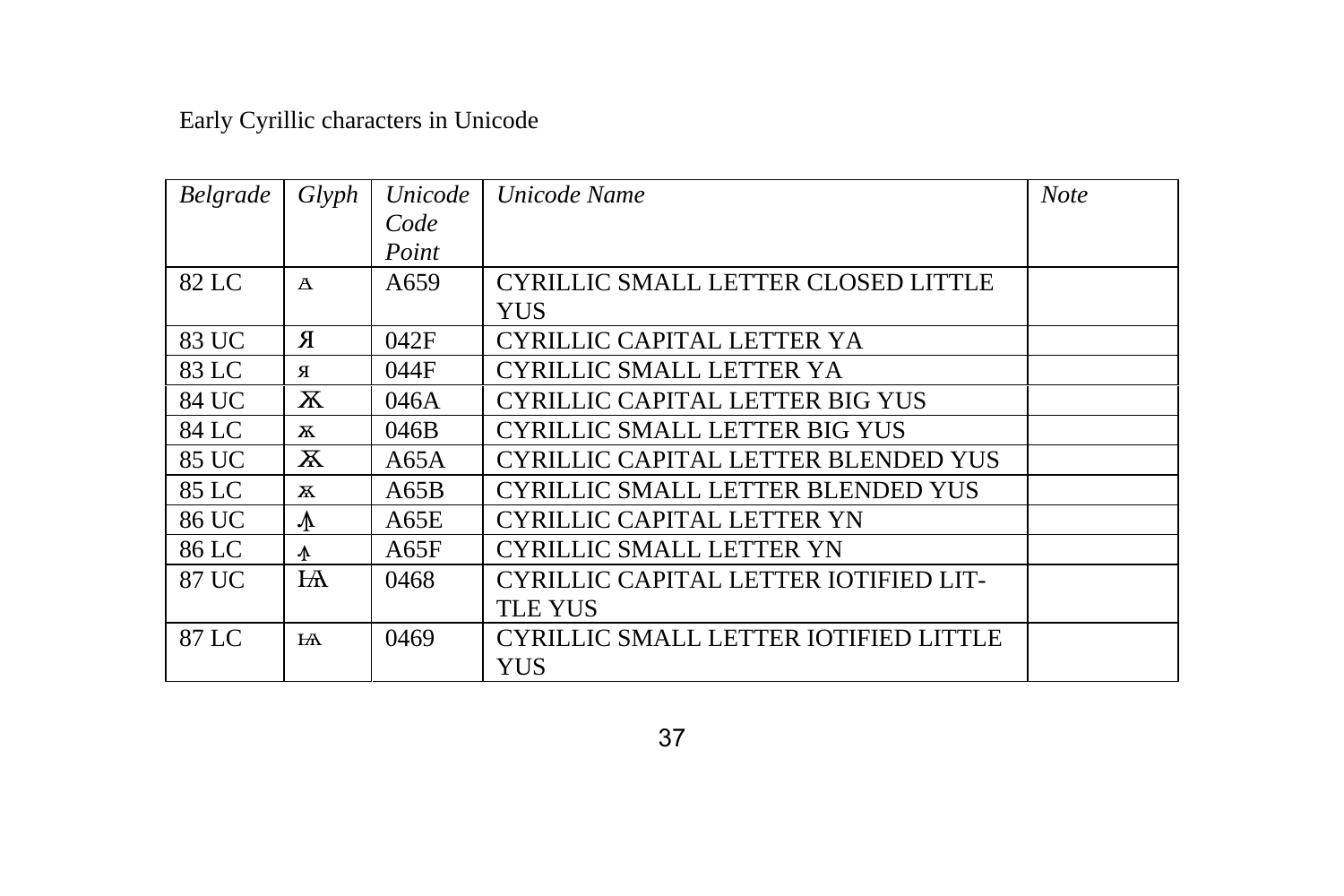| <b>Belgrade</b> | Glyph          | Unicode | Unicode Name                          | <b>Note</b> |
|-----------------|----------------|---------|---------------------------------------|-------------|
|                 |                | Code    |                                       |             |
|                 |                | Point   |                                       |             |
| 88 UC           | H              | A65C    | CYRILLIC CAPITAL LETTER IOTIFIED      |             |
|                 |                |         | <b>CLOSED LITTLE YUS</b>              |             |
| 88 LC           | H <sub>A</sub> | A65D    | <b>CYRILLIC SMALL LETTER IOTIFIED</b> |             |
|                 |                |         | <b>CLOSED LITTLE YUS</b>              |             |
| 89 UC           |                | 046C    | CYRILLIC CAPITAL LETTER IOTIFIED BIG  |             |
|                 |                |         | <b>YUS</b>                            |             |
| 89 LC           |                | 046D    | CYRILLIC SMALL LETTER IOTIFIED BIG    |             |
|                 |                |         | <b>YUS</b>                            |             |
| 90 UC           | Ř              | 046E    | CYRILLIC CAPITAL LETTER KSI           |             |
| 90 LC           | ž              | 046F    | <b>CYRILLIC SMALL LETTER KSI</b>      |             |
| 91 UC           | Ψ              | 0470    | <b>CYRILLIC CAPITAL LETTER PSI</b>    |             |
| 91 LC           | ψ              | 0471    | <b>CYRILLIC SMALL LETTER PSI</b>      |             |
| 92 UC           | $\Theta$       | 0472    | CYRILLIC CAPITAL LETTER FITA          |             |
| 92 LC           | $\Theta$       | 0473    | CYRILLIC SMALL LETTER FITA            |             |
| 94 UC           | $\bf{V}$       | 0474    | CYRILLIC CAPITAL LETTER IZHITSA       |             |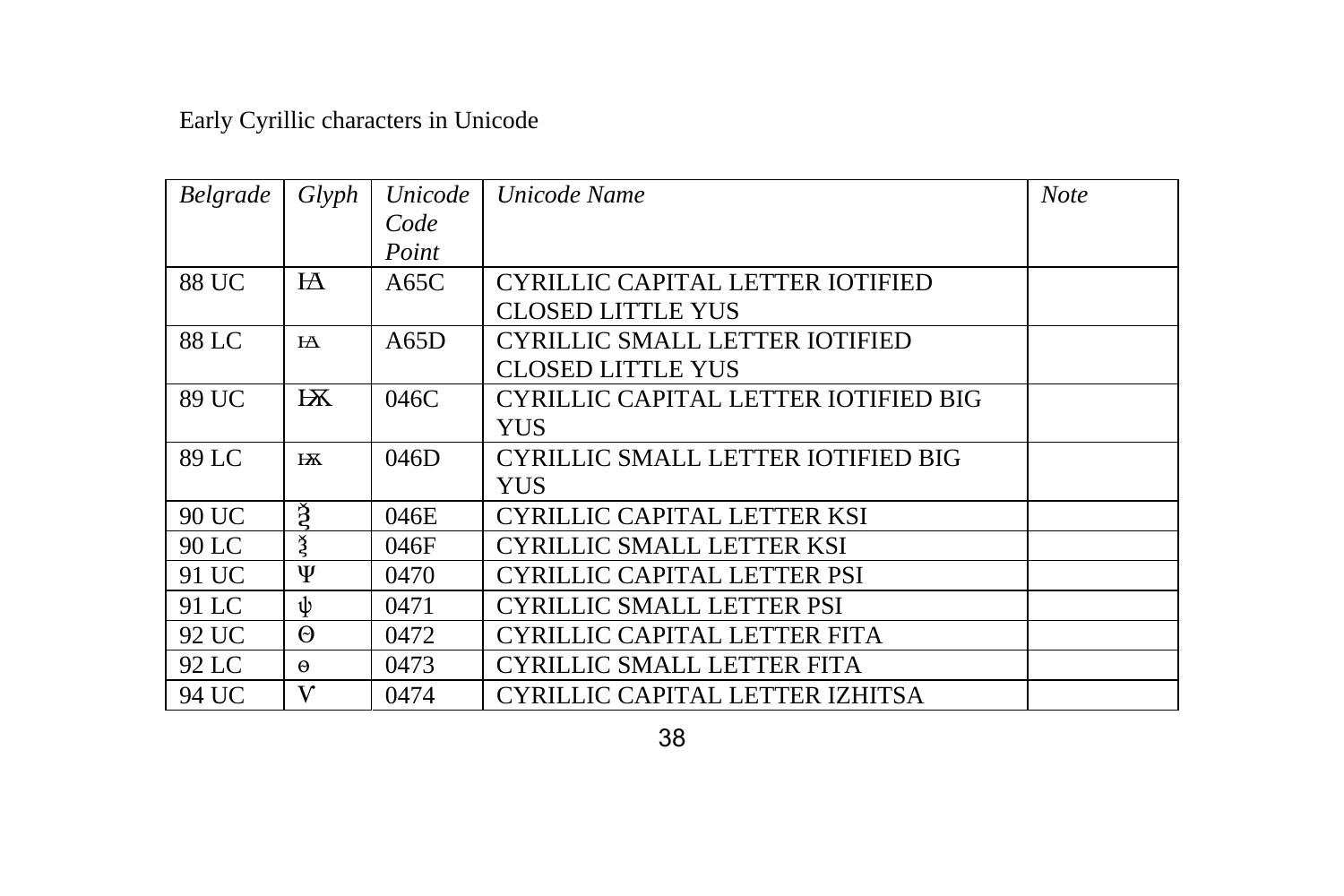| Belgrade | Glyph        | Unicode | Unicode Name                           | <b>Note</b> |
|----------|--------------|---------|----------------------------------------|-------------|
|          |              | Code    |                                        |             |
|          |              | Point   |                                        |             |
| 94 LC    | $\mathbf v$  | 0475    | CYRILLIC SMALL LETTER IZHITSA          |             |
| 95 UC    | V            | 0474    | CYRILLIC CAPITAL LETTER IZHITSA        | composite   |
|          |              | 0308    | <b>COMBINING DIAERESIS (Dialytika)</b> |             |
| 95 LC    | ÿ            | 0475    | CYRILLIC SMALL LETTER IZHITSA          | composite   |
|          |              | 0308    | <b>COMBINING DIAERESIS (Dialytika)</b> |             |
| none     | Ϋ́           | 0476    | CYRILLIC CAPITAL LETTER IZHITSA WITH   | may also be |
|          |              |         | <b>DOUBLE GRAVE ACCENT</b>             | composed    |
|          |              |         |                                        | $(U+0474)$  |
|          |              |         |                                        | $U+030F$    |
| none     | Ÿ            | 0477    | CYRILLIC SMALL LETTER IZHITSA WITH     | may also be |
|          |              |         | <b>DOUBLE GRAVE ACCENT</b>             | composed    |
|          |              |         |                                        | $(U+0475)$  |
|          |              |         |                                        | $U+030F$    |
| none     | C            | 0480    | CYRILLIC CAPITAL LETTER KOPPA          |             |
| none     | $\mathsf{C}$ | 0481    | <b>CYRILLIC SMALL LETTER KOPPA</b>     |             |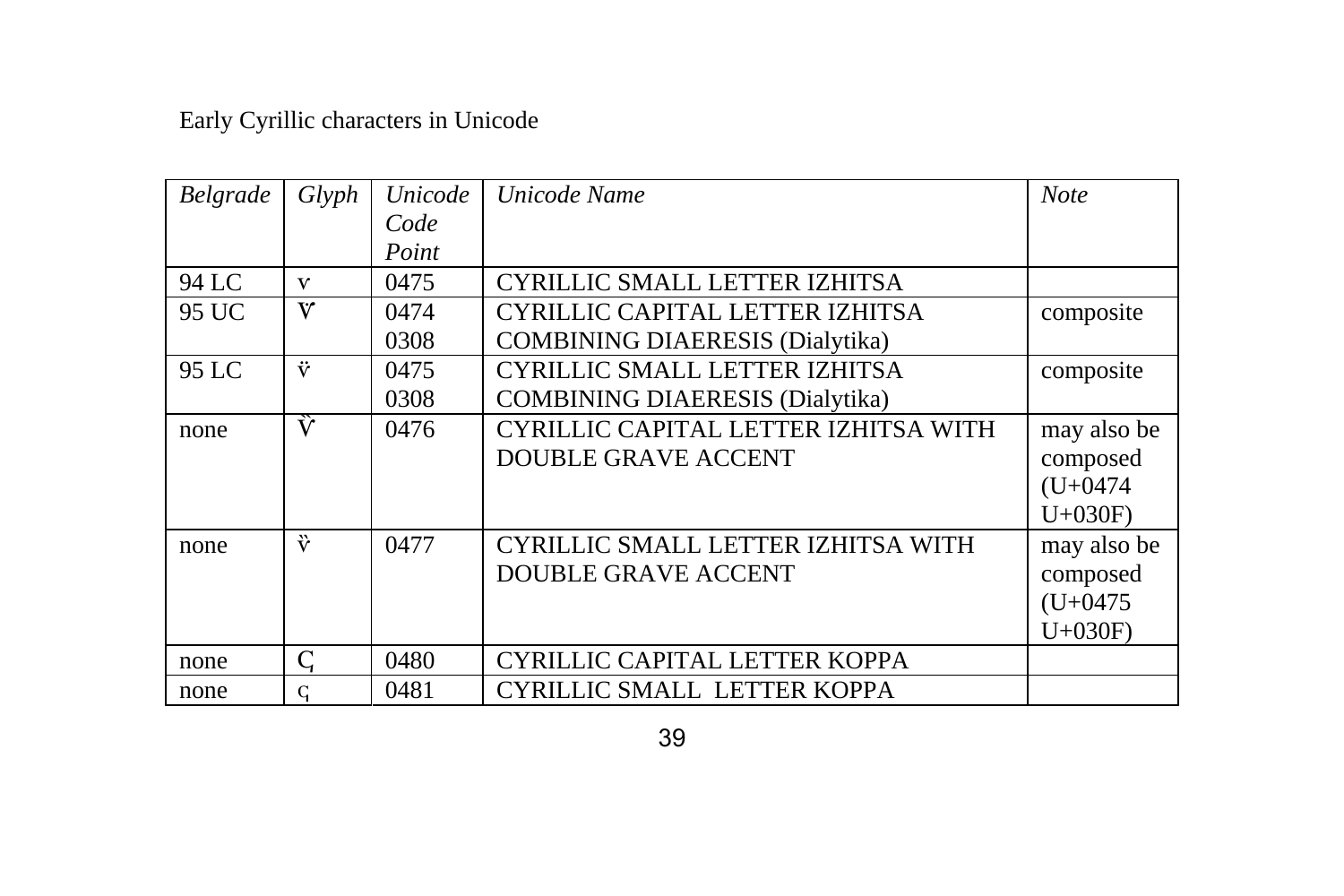### **Diacritics**

| Belgrade                 | Glyph                    | Unicode | Unicode Name                             | <b>Note</b> |
|--------------------------|--------------------------|---------|------------------------------------------|-------------|
|                          |                          | Code    |                                          |             |
|                          |                          | Point   |                                          |             |
|                          | $\overline{ }$           | 2019    | RIGHT SINGLE QUOTATION MARK              |             |
| $\mathfrak{D}$           | к                        | 2E3A    | <b>VERTICAL TILDE</b>                    |             |
| none                     | $\mathbf{z}$             | A67F    | <b>CYRILLIC PAYEROK</b>                  |             |
| 3                        | $\overline{\phantom{0}}$ | 0484    | <b>COMBINING CYRILLIC PALATALIZATION</b> |             |
| 4                        |                          | 033E    | <b>COMBINING VERTICAL TILDE</b>          |             |
| none                     | $\mathbf{z}$             | A67D    | <b>COMBINING CYRILLIC PAYEROK</b>        |             |
| $\overline{\mathcal{L}}$ | $\mathbf{r}$             | 033E    | <b>COMBINING VERTICAL TILDE</b>          | composite   |
|                          |                          | 0301    | <b>COMBINING ACUTE ACCENT</b>            |             |
| 6                        | $\mathbf{S}$             | 033E    | <b>COMBINING VERTICAL TILDE</b>          | composite   |
|                          |                          | 0300    | <b>COMBINING GRAVE ACCENT</b>            |             |
|                          |                          | 0307    | <b>COMBINING DOT ABOVE</b>               |             |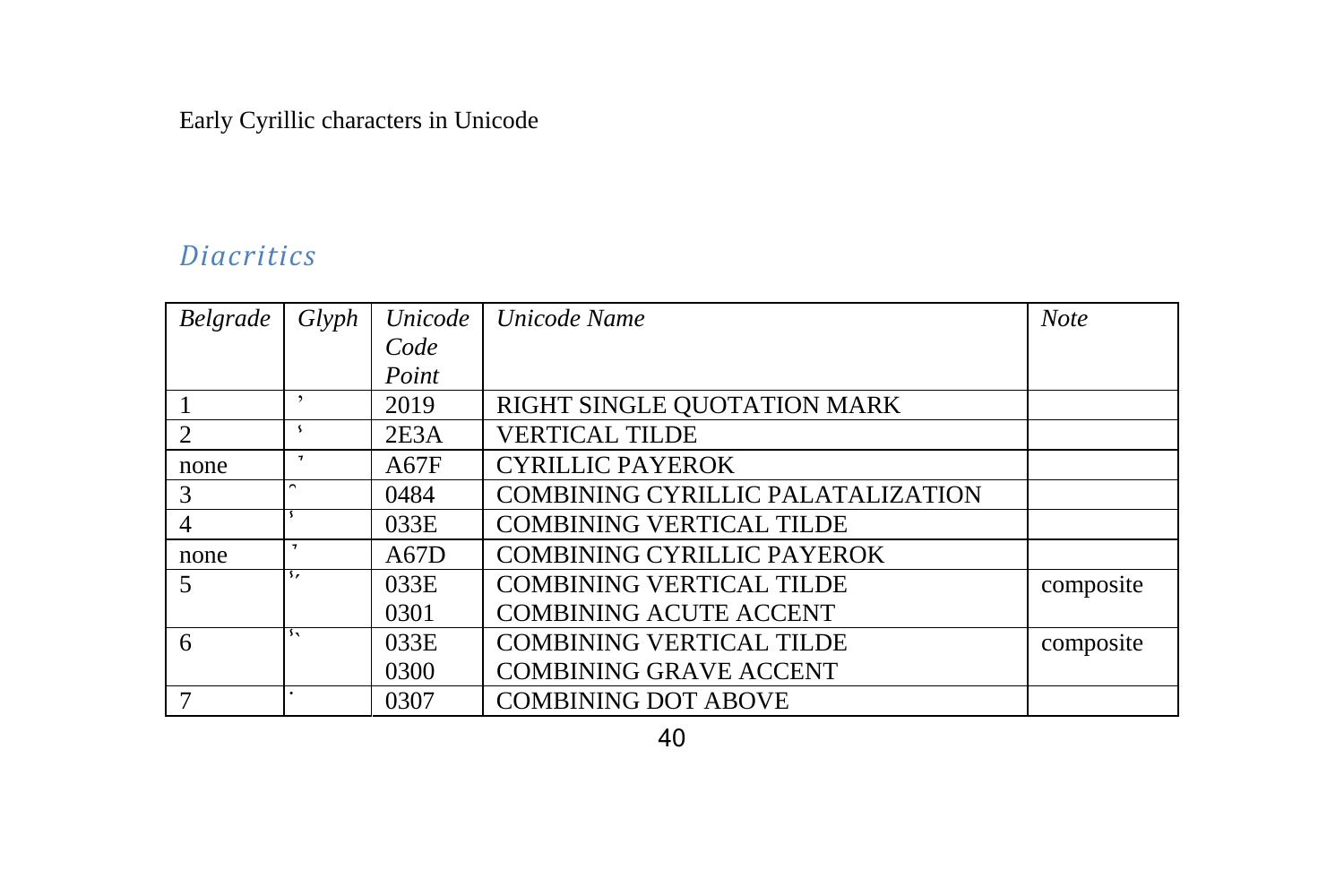| Belgrade | Glyph                    | Unicode          | Unicode Name                             | <b>Note</b> |
|----------|--------------------------|------------------|------------------------------------------|-------------|
|          |                          | Code             |                                          |             |
|          |                          | Point            |                                          |             |
| 8        |                          | 0308             | <b>COMBINING DIAERESIS</b>               |             |
| 9        | $\cdot$                  | 0307             | <b>COMBINING DOT ABOVE</b>               | composite   |
|          |                          | 0301             | <b>COMBINING ACUTE ACCENT</b>            |             |
| 10       | $\cdot$                  | 0307             | <b>COMBINING DOT ABOVE</b>               | composite   |
|          |                          | 0300             | <b>COMBINING GRAVE ACCENT</b>            |             |
| 11       | ٧.                       | 1DC1             | <b>COMBINING DOTTED ACUTE ACCENT</b>     |             |
| 12       | $\mathcal{N}$            | 1DC <sub>0</sub> | <b>COMBINING DOTTED GRAVE ACCENT</b>     |             |
| 13       |                          | 0301             | <b>COMBINING ACUTE ACCENT</b>            |             |
| 14       | $\mathbf{r}$             | 030B             | <b>COMBINING DOUBLE ACUTE ACCENT</b>     |             |
| 15       |                          | 0300             | <b>COMBINING GRAVE ACCENT</b>            |             |
| 16       | $\overline{\phantom{a}}$ | 030F             | <b>COMBINING DOUBLE GRAVE ACCENT</b>     |             |
| 17       | ٠                        | 0486             | <b>COMBINING CYRILLIC PSILI PNEUMATA</b> |             |
| 18       | $, \cdot$                | 0486             | COMBINING CYRILLIC PSILI PNEUMATA        | composite   |
|          |                          | 0486             | <b>COMBINING CYRILLIC PSILI PNEUMATA</b> |             |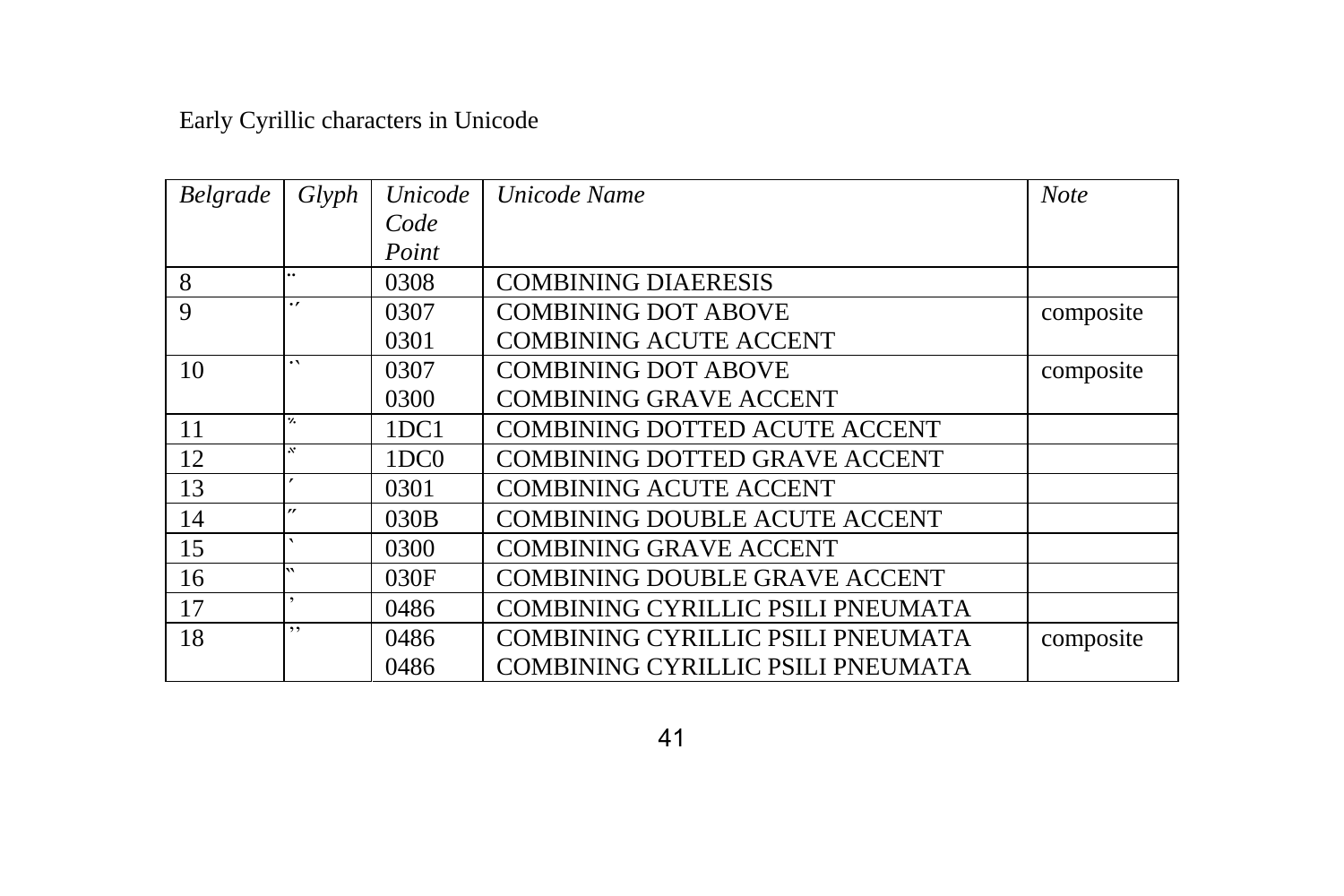| Belgrade | Glyph                    | Unicode | Unicode Name                       | <b>Note</b> |
|----------|--------------------------|---------|------------------------------------|-------------|
|          |                          | Code    |                                    |             |
|          |                          | Point   |                                    |             |
| 19       | $, \cdot$                | 0486    | COMBINING CYRILLIC PSILI PNEUMATA  | composite   |
|          |                          | 0301    | <b>COMBINING ACUTE ACCENT</b>      |             |
| 20       | ,                        | 0486    | COMBINING CYRILLIC PSILI PNEUMATA  | composite   |
|          |                          | 0300    | <b>COMBINING GRAVE ACCENT</b>      |             |
| 21       | $\lambda$                | 0486    | COMBINING CYRILLIC PSILI PNEUMATA  | composite   |
|          |                          | 0302    | <b>COMBINING CIRCUMFLEX ACCENT</b> |             |
| 22       | , .                      | 0486    | COMBINING CYRILLIC PSILI PNEUMATA  | composite   |
|          |                          | 0485    | COMBINING CYRILLIC DASIA PNEUMATA  |             |
| 23       | $\overline{\phantom{a}}$ | 0486    | COMBINING CYRILLIC PSILI PNEUMATA  | composite   |
|          |                          | 0311    | <b>COMBINING INVERTED BREVE</b>    |             |
| 24       | ٠                        | 0485    | COMBINING CYRILLIC DASIA PNEUMATA  |             |
| 25       | $\epsilon$               | 0485    | COMBINING CYRILLIC DASIA PNEUMATA  | composite   |
|          |                          | 0485    | COMBINING CYRILLIC DASIA PNEUMATA  |             |
| 26       | $\ddot{\phantom{0}}$     | 0485    | COMBINING CYRILLIC DASIA PNEUMATA  | composite   |
|          |                          | 0301    | <b>COMBINING ACUTE ACCENT</b>      |             |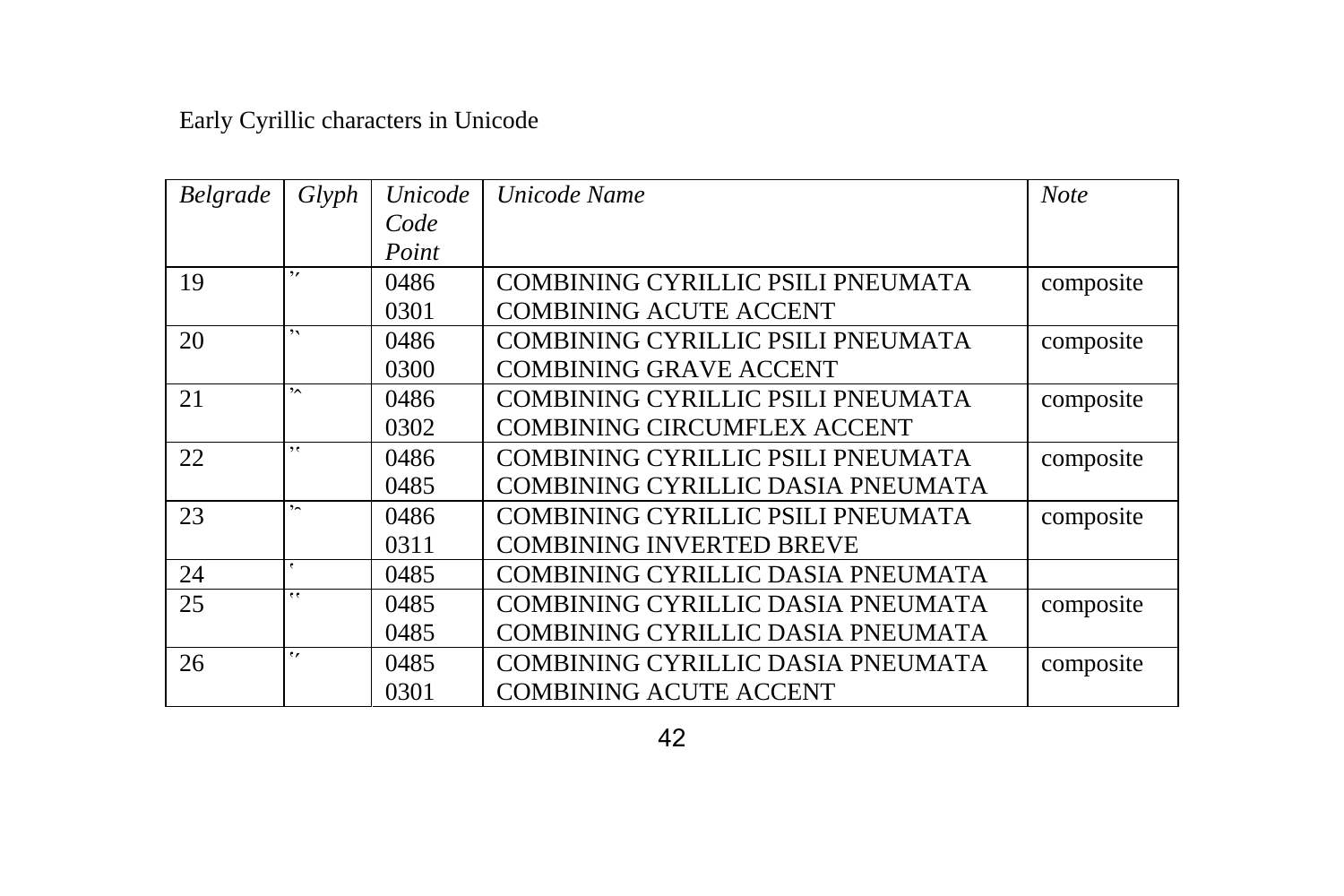| Belgrade | Glyph                | Unicode | Unicode Name                       | <b>Note</b> |
|----------|----------------------|---------|------------------------------------|-------------|
|          |                      | Code    |                                    |             |
|          |                      | Point   |                                    |             |
| 27       | $\ddot{\phantom{a}}$ | 0485    | COMBINING CYRILLIC DASIA PNEUMATA  | composite   |
|          |                      | 0300    | <b>COMBINING GRAVE ACCENT</b>      |             |
| 28       | $\sim$               | 0485    | COMBINING CYRILLIC DASIA PNEUMATA  | composite   |
|          |                      | 0302    | <b>COMBINING CIRCUMFLEX ACCENT</b> |             |
| 29       | $\check{ }$          | 0306    | <b>COMBINING BREVE</b>             |             |
| 30       | $\check{ }$          | 1DC3    | <b>COMBINING SUSPENSION MARK</b>   |             |
| 31       |                      |         |                                    | glyphic     |
|          |                      |         |                                    | variant of  |
|          |                      |         |                                    | 30          |
| 32       |                      |         |                                    | glyphic     |
|          |                      |         |                                    | variant of  |
|          |                      |         |                                    | 30          |
| 33       | $\sim$               | 0302    | <b>COMBINING CIRCUMFLEX ACCENT</b> |             |
| 34       | $\sim$               | 0311    | COMBINING INVERTED BREVE           |             |
| 35       |                      | 0304    | <b>COMBINING MACRON</b>            |             |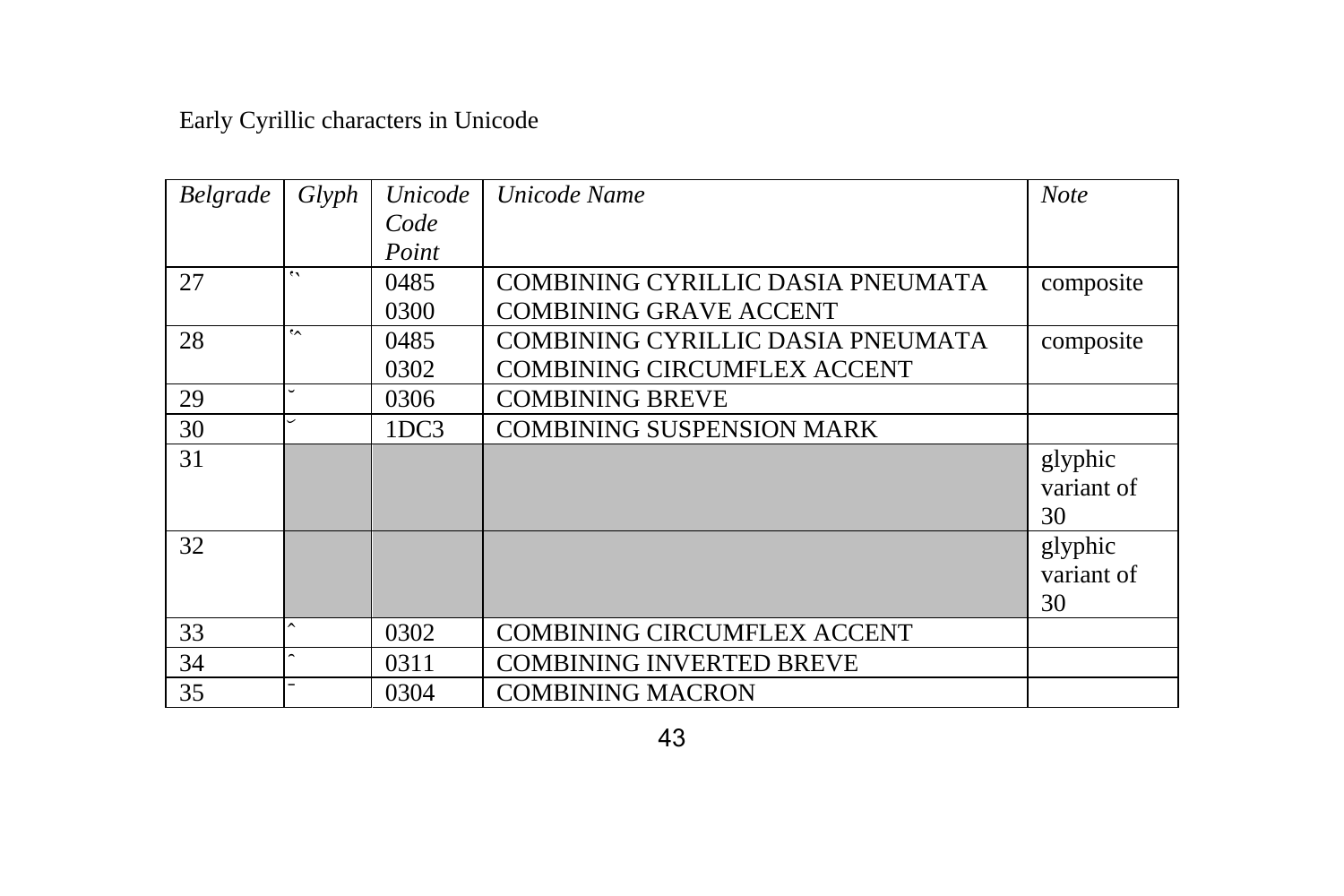| Belgrade | Glyph | Unicode | Unicode Name                       | <b>Note</b>                 |
|----------|-------|---------|------------------------------------|-----------------------------|
|          |       | Code    |                                    |                             |
|          |       | Point   |                                    |                             |
| 36       |       | 033F    | <b>COMBINING DOUBLE OVERLINE</b>   |                             |
| 37       |       | 0483    | <b>COMBINING CYRILLIC TITLO</b>    |                             |
| 38       |       | A66F    | <b>COMBINING CYRILLIC VZMET</b>    |                             |
| 39       |       |         |                                    | glyphic<br>variant of<br>37 |
| 40       |       | 0487    | <b>COMBINING CYRILLIC POKRYTIE</b> |                             |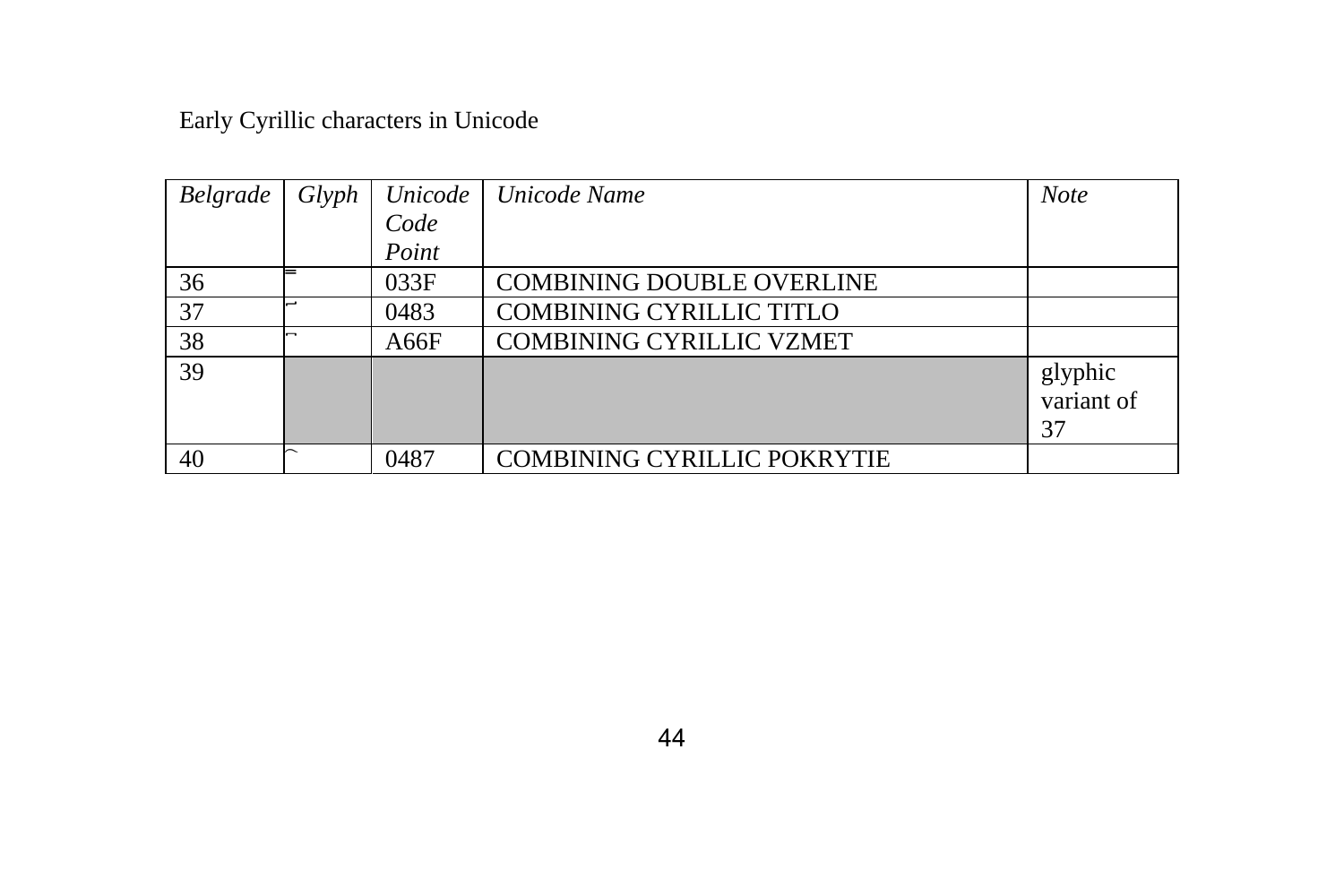| Belgrade | Glyph | Unicode | Unicode Name                    | <b>Note</b> |
|----------|-------|---------|---------------------------------|-------------|
|          |       | Code    |                                 |             |
|          |       | Point   |                                 |             |
| 41       |       | 035E    | <b>COMBINING DOUBLE MACRON</b>  | macron      |
|          |       |         |                                 | over mul-   |
|          |       |         |                                 | tiple bases |
|          |       |         |                                 | can be      |
|          |       |         |                                 | composed    |
|          |       |         |                                 | from        |
|          |       |         |                                 | $U + FE24$  |
|          |       |         |                                 | $U + FE26$  |
|          |       |         |                                 | $U + FE25$  |
| 42       | -     | 200D    | <b>ZERO WIDTH JOINER</b>        | composite   |
|          |       | A66F    | <b>COMBINING CYRILLIC VZMET</b> |             |
| 43       | ÷     | 200D    | <b>ZERO WIDTH JOINER</b>        | composite   |
|          |       | 0483    | <b>COMBINING CYRILLIC TITLO</b> |             |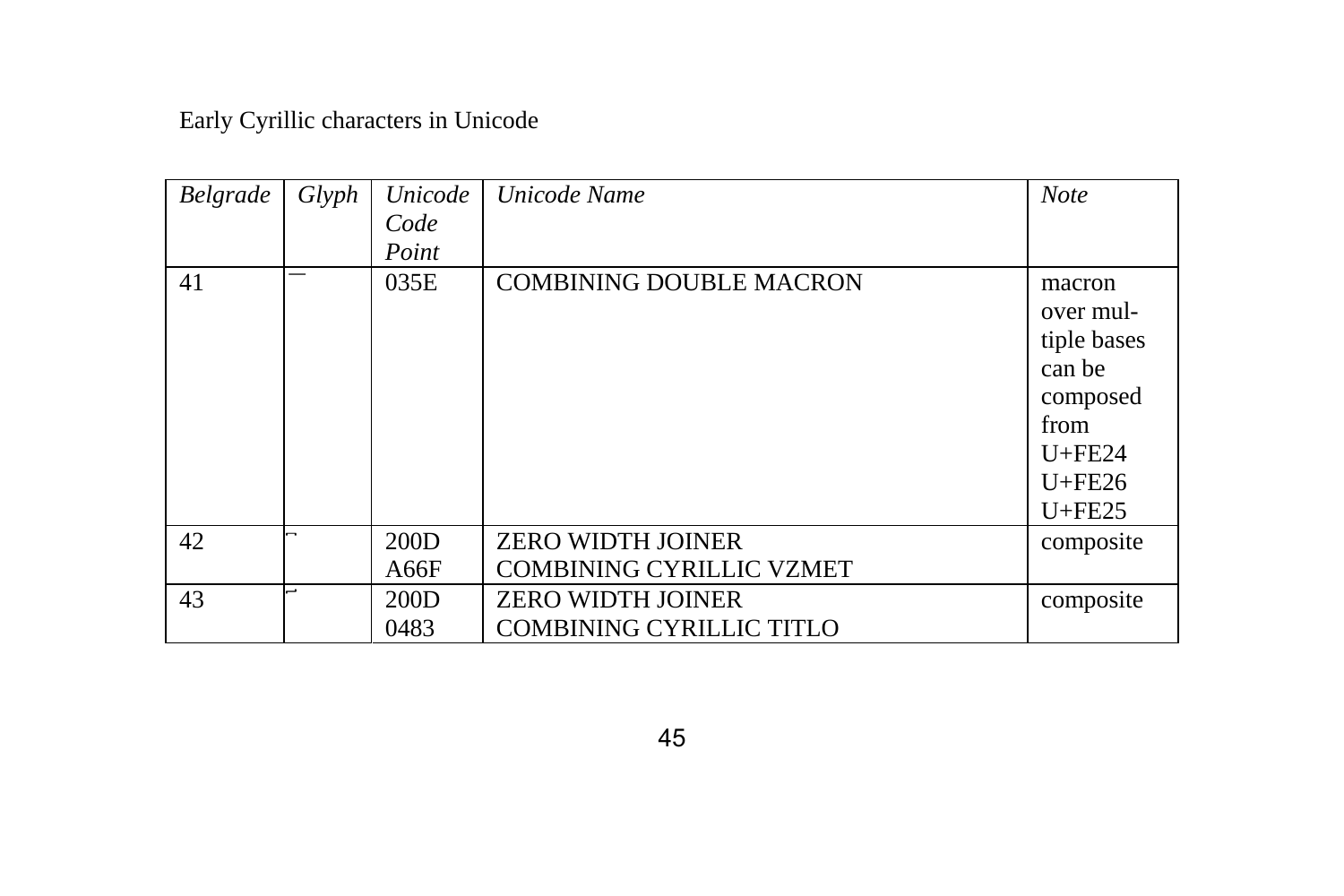| Belgrade | Glyph | Unicode | Unicode Name                       | <b>Note</b> |
|----------|-------|---------|------------------------------------|-------------|
|          |       | Code    |                                    |             |
|          |       | Point   |                                    |             |
| 44       | —     | 0360    | <b>COMBINING DOUBLE TILDE</b>      | titlo over  |
|          |       |         |                                    | multiple    |
|          |       |         |                                    | bases can   |
|          |       |         |                                    | be com-     |
|          |       |         |                                    | posed from  |
|          |       |         |                                    | $U + FE22$  |
|          |       |         |                                    | $U + FE26$  |
|          |       |         |                                    | $U + FE23$  |
| 45       |       | 200D    | <b>ZERO WIDTH JOINER</b>           | composite   |
|          |       | 0487    | <b>COMBINING CYRILLIC POKRYTIE</b> |             |
| 46       |       | 200D    | <b>ZERO WIDTH JOINER</b>           | composite   |
|          |       | 0308    | <b>COMBINING DIAERESIS</b>         |             |
| 47       |       | 200D    | <b>ZERO WIDTH JOINER</b>           | composite   |
|          |       | 0307    | <b>COMBINING DOT ABOVE</b>         |             |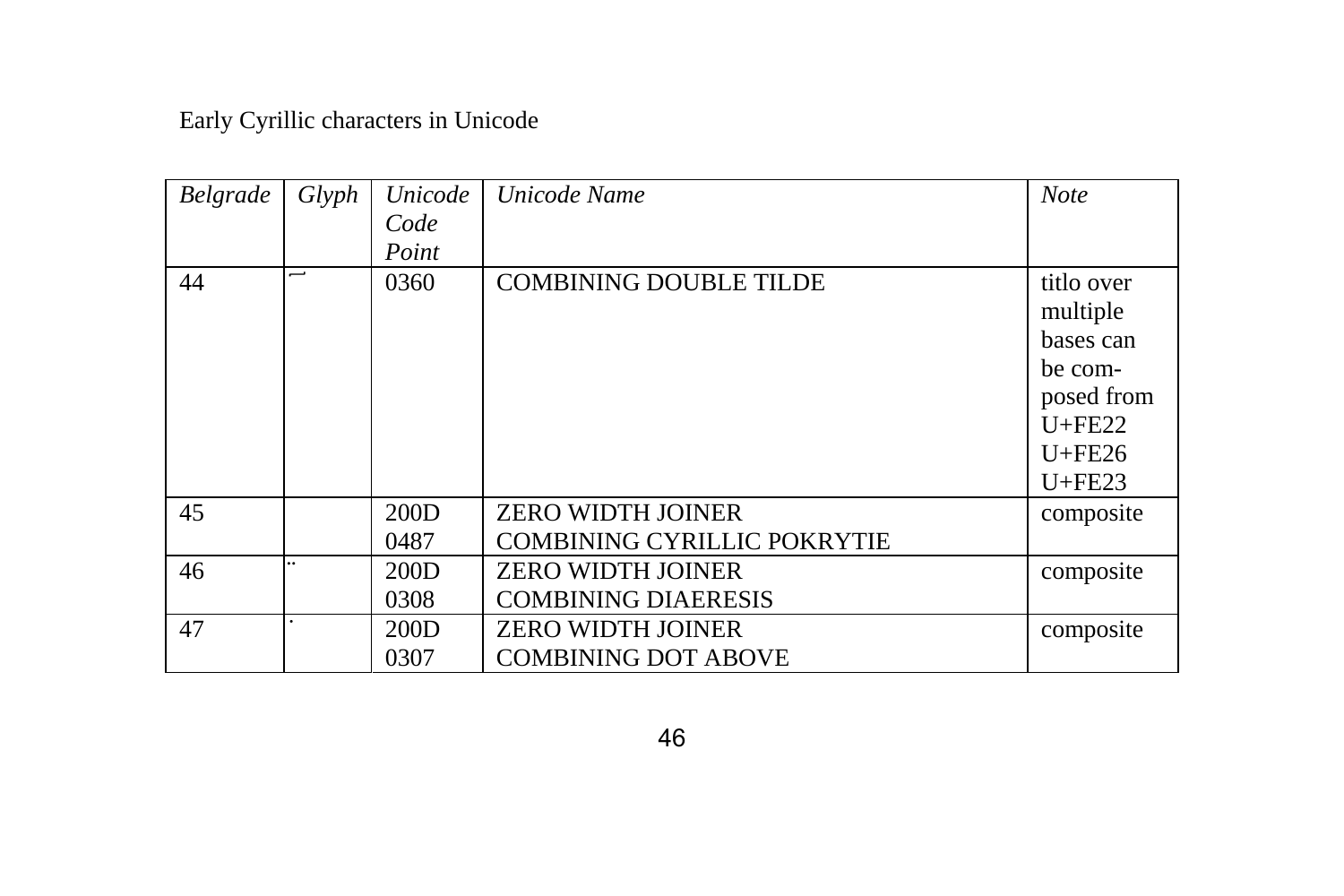| Belgrade | Glyph       | Unicode | Unicode Name                         | <b>Note</b> |
|----------|-------------|---------|--------------------------------------|-------------|
|          |             | Code    |                                      |             |
|          |             | Point   |                                      |             |
| 48       | $^{\prime}$ | 200D    | ZERO WIDTH JOINER                    | composite   |
|          |             | 030B    | <b>COMBINING DOUBLE ACUTE ACCENT</b> |             |
| 49       |             | 200D    | <b>ZERO WIDTH JOINER</b>             | composite   |
|          |             | 0301    | <b>COMBINING ACUTE ACCENT</b>        |             |
| none     |             | A67C    | <b>COMBINING CYRILLIC KAVYKA</b>     |             |
| none     |             | A67E    | <b>CYRILLIC KAVYKA</b>               |             |

### Punctuation

| Belgrade |       | Glyph   Unicode   Unicode Name | <b>Note</b> |
|----------|-------|--------------------------------|-------------|
|          | Code  |                                |             |
|          | Point |                                |             |
|          | 00B7  | <b>MIDDLE DOT</b>              |             |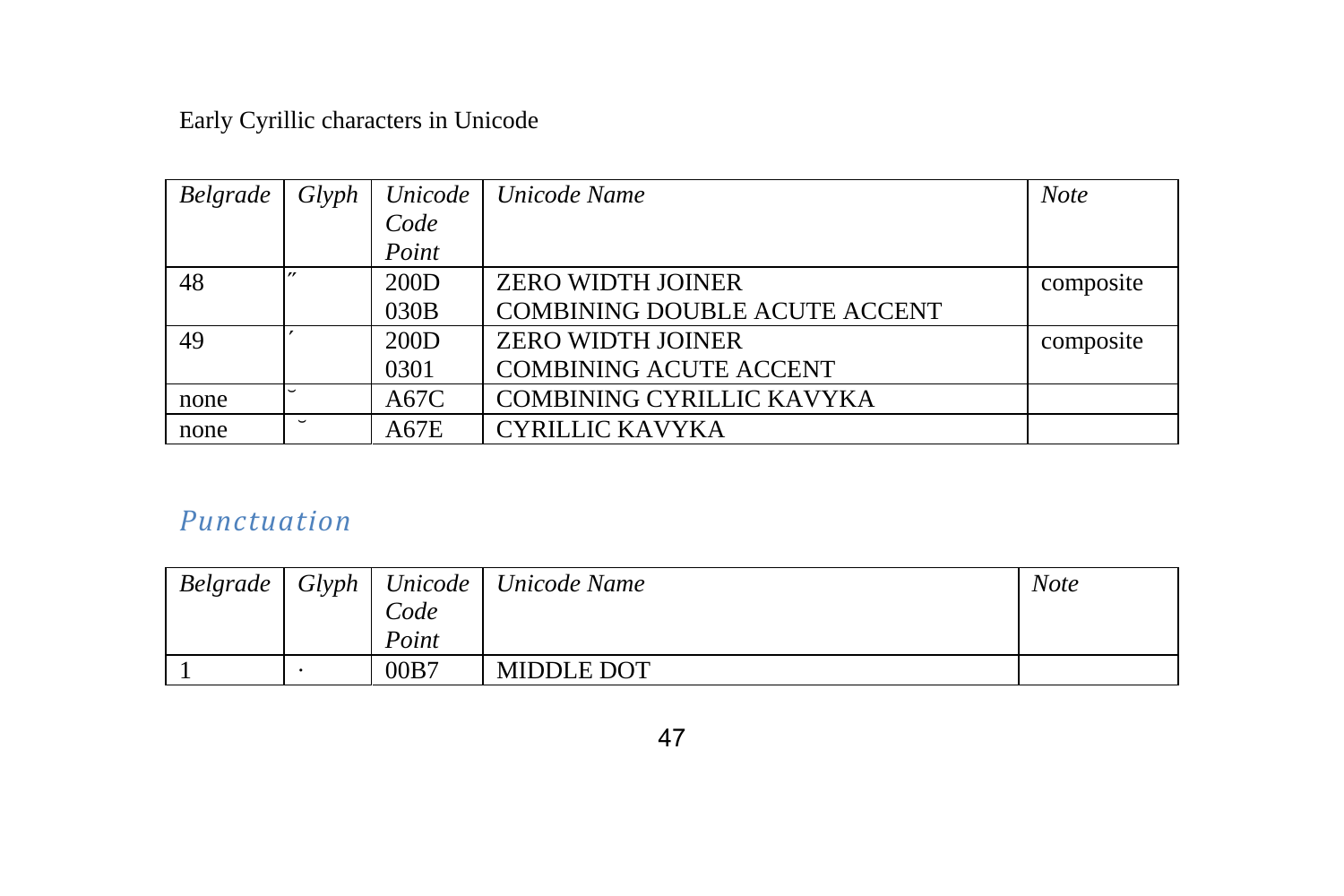| Belgrade       | Glyph                 | Unicode | Unicode Name         | <b>Note</b>   |
|----------------|-----------------------|---------|----------------------|---------------|
|                |                       | Code    |                      |               |
|                |                       | Point   |                      |               |
| $\mathfrak{D}$ | ٠,                    | 002C    | <b>COMMA</b>         | middle        |
|                |                       |         |                      | comma is      |
|                |                       |         |                      | glyphic va-   |
|                |                       |         |                      | riant of 002C |
|                |                       |         |                      | <b>COMMA</b>  |
| 3              | ٠                     | 2022    | <b>BULLET</b>        |               |
| 4              |                       | 003A    | <b>COLON</b>         |               |
| 5              |                       | 003B    | <b>SEMICOLON</b>     |               |
| 6              | $\ddot{}$             | 002B    | PLUS SIGN            |               |
| 7              | $\tilde{\phantom{a}}$ | 007E    | <b>TILDE</b>         |               |
| 8              |                       | 007C    | <b>VERTICAL LINE</b> |               |
| 9              | ✓                     | 2713    | <b>CHECK MARK</b>    |               |
| 10             | $\div$                | 00F7    | <b>DIVISION SIGN</b> |               |
| 11             |                       |         |                      | glyphic va-   |
|                |                       |         |                      | riant of 10   |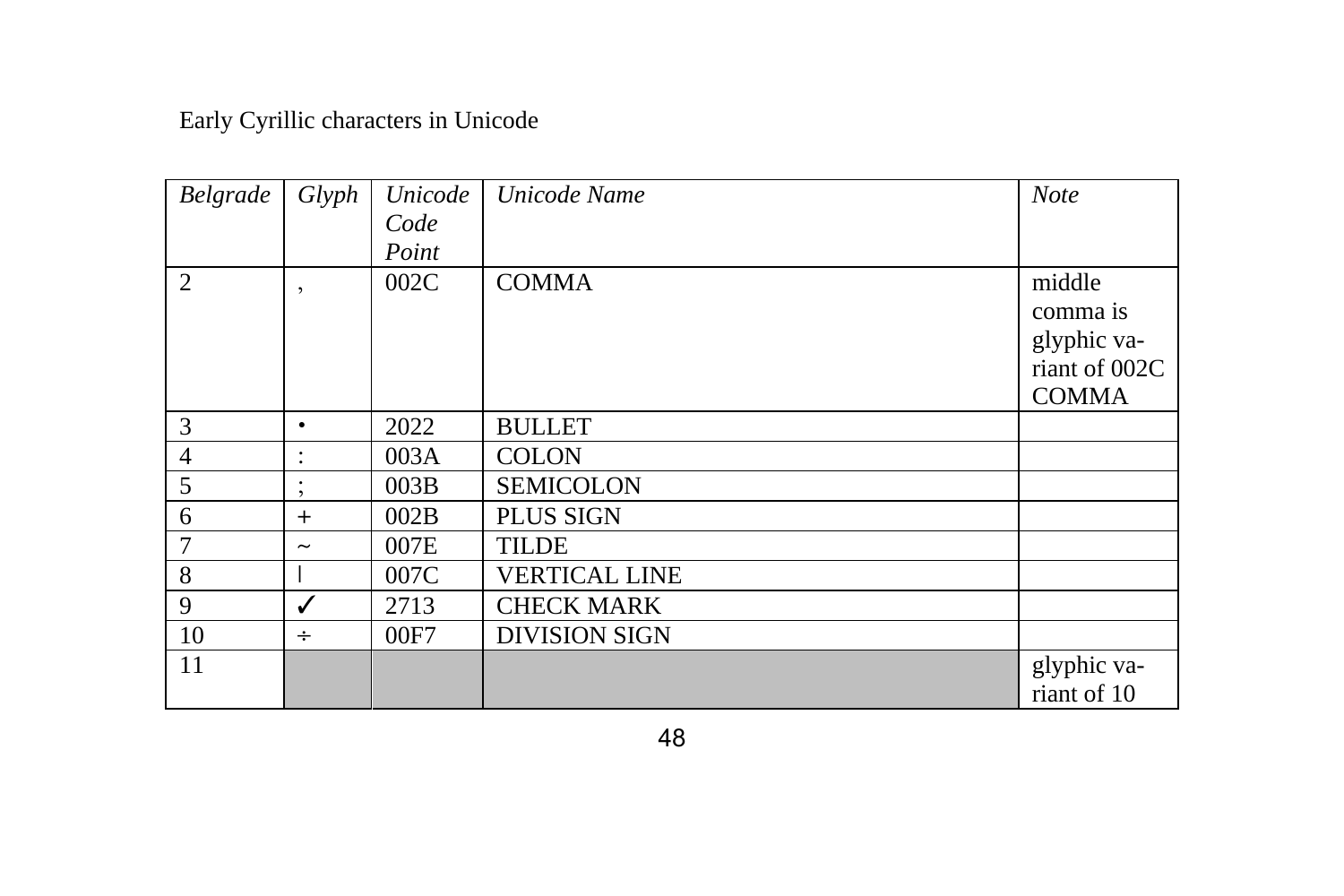| Belgrade | Glyph                | Unicode | Unicode Name              | <b>Note</b>    |
|----------|----------------------|---------|---------------------------|----------------|
|          |                      | Code    |                           |                |
|          |                      | Point   |                           |                |
| 12       | ÷                    | 2056    | THREE DOT PUNCTUATION     |                |
| 13       | $\ddot{\phantom{0}}$ | 003A    | <b>COLON</b>              | composite      |
|          |                      | 00B7    | <b>MIDDLE DOT</b>         |                |
| 14       | $\bullet$            | 205D    | <b>TRICOLON</b>           |                |
| 15       |                      | 205E    | <b>VERTICAL FOUR DOTS</b> |                |
| 16       | ∴∼                   | 2056    | THREE DOT PUNCTUATION     |                |
|          |                      | 007E    | <b>TILDE</b>              |                |
| 17       | $\ddot{\phantom{0}}$ | 205B    | <b>FOUR DOT MARK</b>      |                |
| 18       | $\cdots$             | 00B7    | <b>MIDDLE DOT</b>         |                |
|          |                      | 205D    | <b>COLON</b>              |                |
|          |                      | 00B7    | <b>MIDDLE DOT</b>         |                |
| 19       |                      |         |                           | jotated cha-   |
|          |                      |         |                           | racters are    |
|          |                      |         |                           | all registered |
|          |                      |         |                           | separately     |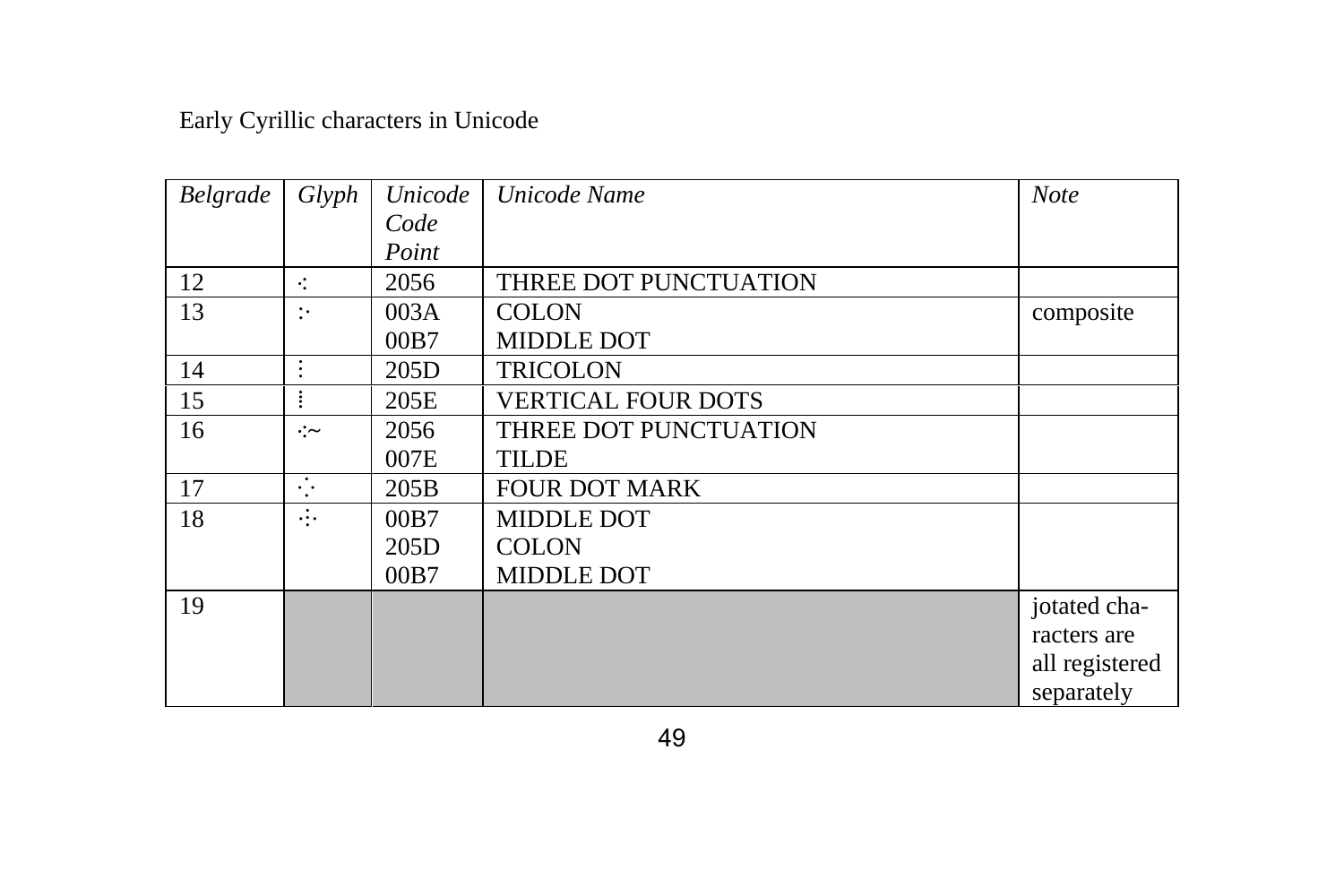| Belgrade | Glyph      | Unicode | Unicode Name             | <b>Note</b>    |
|----------|------------|---------|--------------------------|----------------|
|          |            | Code    |                          |                |
|          |            | Point   |                          |                |
| 20       |            |         |                          | jotated cha-   |
|          |            |         |                          | racters are    |
|          |            |         |                          | all registered |
|          |            |         |                          | separately     |
| 21       |            |         |                          | superscripted  |
|          |            |         |                          | version of 22  |
| 22       | ۰⁄۰        | 2E13    | <b>DOTTED OBELOS</b>     |                |
| 23       |            |         |                          | should be      |
|          |            |         |                          | added to       |
|          |            |         |                          | Unicode        |
| 24       |            |         |                          | should be      |
|          |            |         |                          | added to       |
|          |            |         |                          | Unicode        |
| 25       | $\ddagger$ | 271D    | <b>LATIN CROSS</b>       |                |
| 26       | 森          | A673    | <b>SLAVONIC ASTERISK</b> |                |